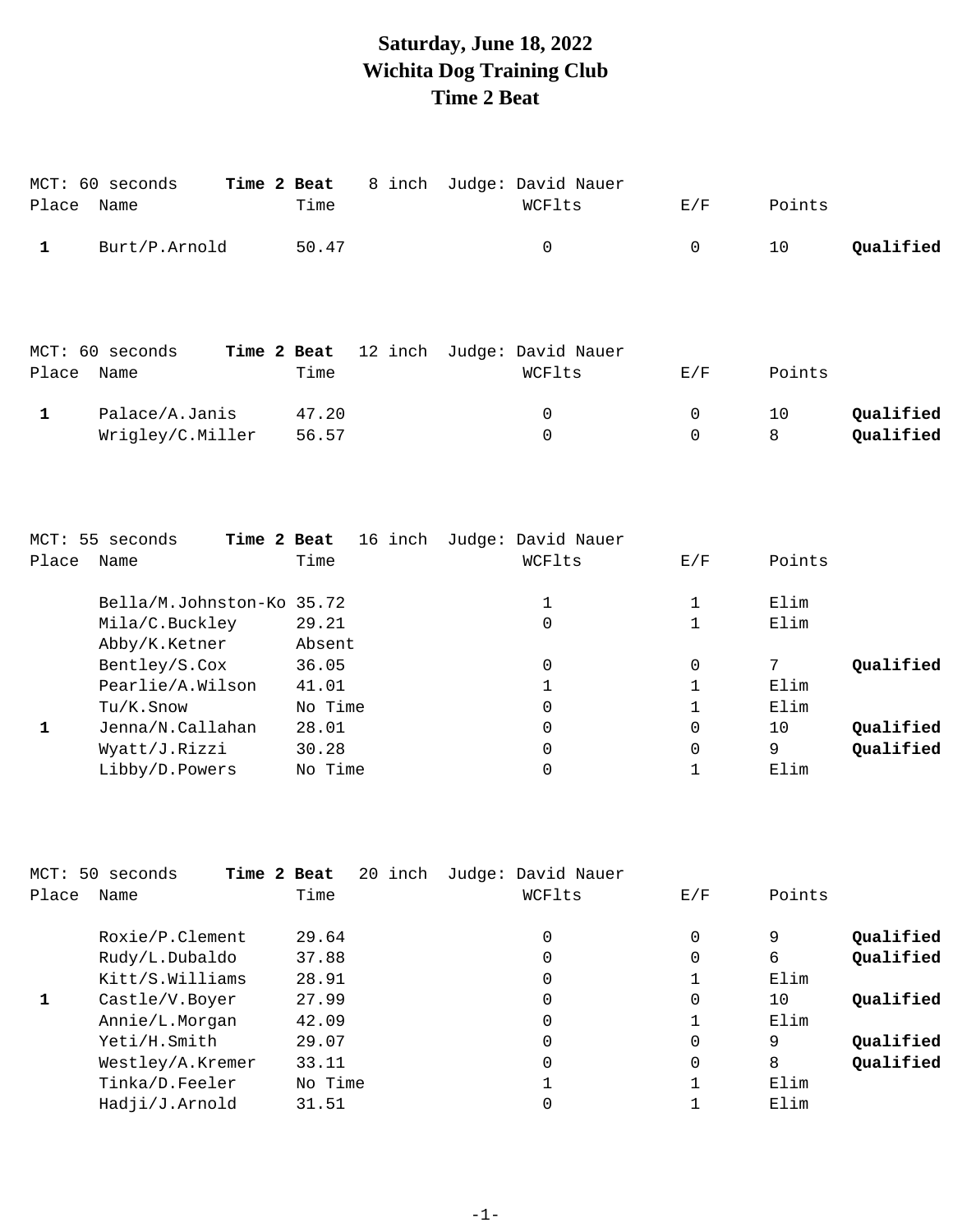| Xen/M.Root        | No Time | 0 |   | Elim |           |
|-------------------|---------|---|---|------|-----------|
| Solo/L.Morgan     | 36.50   |   | 0 | Elim |           |
| Mela/K.Jackson    | No Time | 0 |   | Elim |           |
| Groot/L.Morgan    | 49.94   |   |   | Elim |           |
| Rudy/L.Moyer      | 45.20   | 0 | 0 | 3    | Oualified |
| Belen/J.Mamer     | Absent  |   |   |      |           |
| Rikka/C.Asbury    | No Time | 0 |   | Elim |           |
| Jitterbug/J.Tan   | Absent  |   |   |      |           |
| Brandi/R.Phillips | Absent  |   |   |      |           |
| Twix/E.Kroetch    | No Time | 0 | 2 | Elim |           |
| Spectre/K.Okumura | No Time | 0 |   | Elim |           |

|       | MCT: 50 seconds  | Time 2 Beat | 24 inch Judge: David Nauer |     |                 |
|-------|------------------|-------------|----------------------------|-----|-----------------|
| Place | Name             | Time        | WCFlts                     | E/F | Points          |
|       | Nate/M.Gallagher | 36.24       | 0                          | 0   | Qualified<br>8  |
|       | Lucy/L.Kremer    | 30.40       |                            | 3   | Elim            |
|       | Blade/B.Nash     | 31.54       | 0                          | 0   | Qualified<br>10 |
|       | Creed/S.Gill     | 35.75       | 0                          | 0   | Qualified<br>8  |
|       | Vortex/C.Jackson | No Time     | 0                          |     | Elim            |
|       | Azami/M.Root     | No Time     | 0                          |     | Elim            |

|            | MCT: 50 seconds |         | <b>Time 2 Beat</b> 24 inch Choice Judge: David Nauer |        |        |        |
|------------|-----------------|---------|------------------------------------------------------|--------|--------|--------|
| Place Name |                 | Time    |                                                      | WCFlts | F. / F | Points |
|            | Tita'N/N.Lende  | No Time |                                                      | $\cap$ |        | Flim   |

 Total Number of Dogs Showing: 35 Total Number of Dogs Absent: 4 Total Number of Dogs Withdrawn: 0 Total Number of Dogs Not Scored: 0 Total Number of Qualifiers: 15 Percent Qualified: 42.9%

|            | MCT: 60 seconds |         | <b>Time 2 Beat Pref</b> 4 inch Judge: David Nauer |       |        |
|------------|-----------------|---------|---------------------------------------------------|-------|--------|
| Place Name |                 | Time    | WCFlts                                            | E / F | Points |
|            | Phlaym/A.Janis  | No Time | $\cap$                                            |       | Elim   |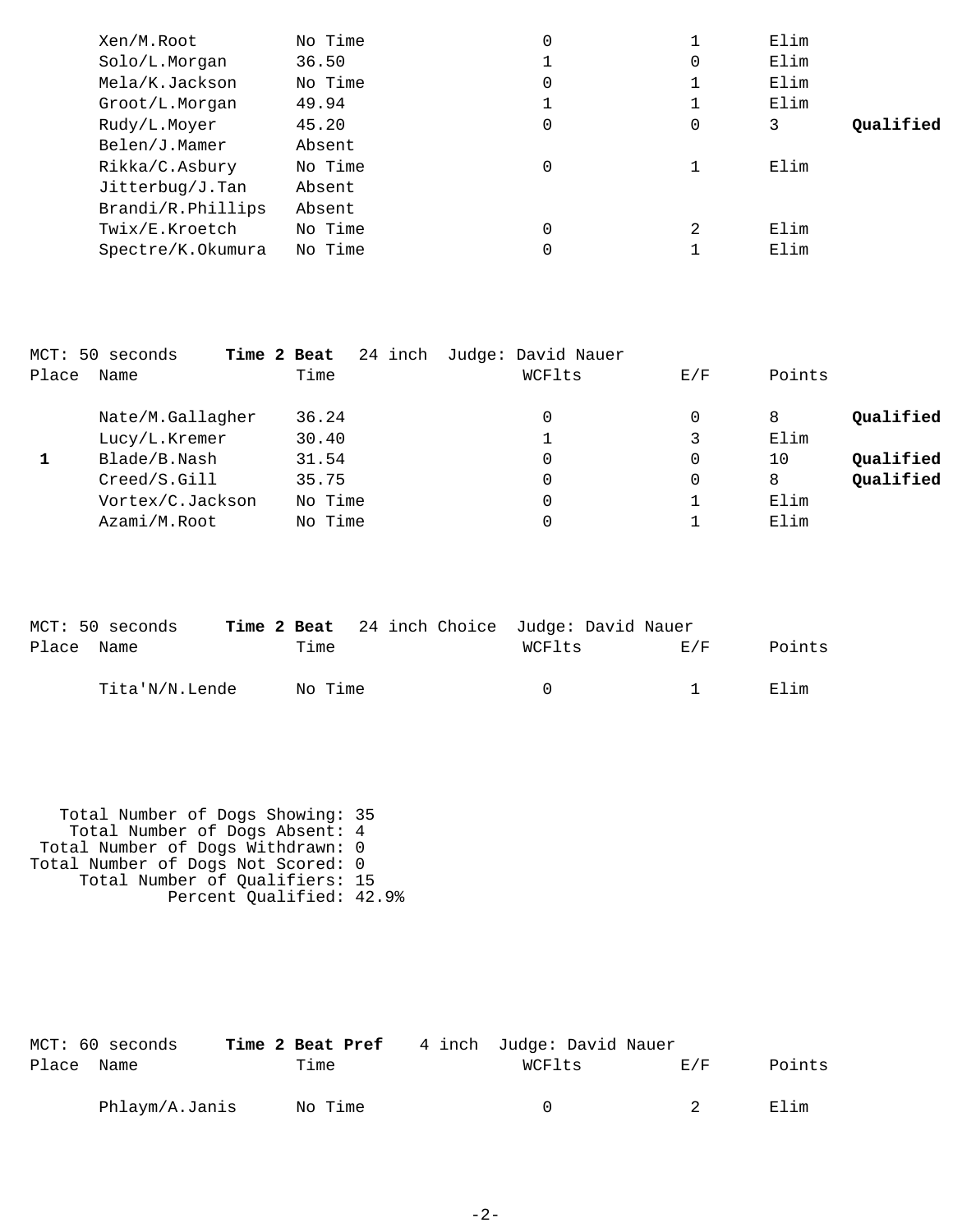|            | MCT: 60 seconds | Time 2 Beat Pref | 8 inch Judge: David Nauer |          |        |           |
|------------|-----------------|------------------|---------------------------|----------|--------|-----------|
| Place Name |                 | Time             | WCFlts                    | F/K      | Points |           |
|            | Primo/A.Janis   | 45.02            | $\left( \right)$          | $\Omega$ | 10     | Qualified |
|            | Colton/B.Raines | No Time          |                           |          | Elim   |           |

|            | MCT: 60 seconds | Time 2 Beat Pref 12 inch Judge: David Nauer |          |        |                 |
|------------|-----------------|---------------------------------------------|----------|--------|-----------------|
| Place Name |                 | Time                                        | WCFlts   | E/F    | Points          |
|            | Abby/J.Moeller  | 37.75                                       | $\Omega$ | $\cap$ | Qualified<br>10 |

|       | MCT: 55 seconds           | Time 2 Beat Pref<br>16 inch | Judge: David Nauer |     |                 |
|-------|---------------------------|-----------------------------|--------------------|-----|-----------------|
| Place | Name                      | Time                        | WCFlts             | E/F | Points          |
|       | Rivet/D.Legge             | No Time                     |                    | 2   | Elim            |
|       | Lexi/J.Brodbeck           | 36.10                       | 0                  | 0   | Qualified<br>6  |
|       | Tempest/K.Snow            | 27.31                       | 0                  | 0   | Qualified<br>10 |
|       | Bo/K.Jackson              | 48.96                       | 0                  | 0   | Qualified<br>2  |
|       | Sparrow/A.Wilson          | 50.85                       | 2                  |     | Elim            |
|       | Shiner/B.Sheets-Kli 27.86 |                             | 0                  | 0   | Oualified<br>9  |
|       | Lily/T.Nye                | No Time                     | 0                  | 2   | Elim            |
|       | $Tank/R$ . Thomas         | No Time                     | 0                  |     | Elim            |

|            | MCT: 50 seconds | Time 2 Beat Pref 20 inch Judge: David Nauer |        |     |        |
|------------|-----------------|---------------------------------------------|--------|-----|--------|
| Place Name |                 | Time                                        | WCFlts | E/F | Points |

X/J.Mamer Absent

 Total Number of Dogs Showing: 12 Total Number of Dogs Absent: 1 Total Number of Dogs Withdrawn: 0 Total Number of Dogs Not Scored: 0 Total Number of Qualifiers: 6 Percent Qualified: 50.0%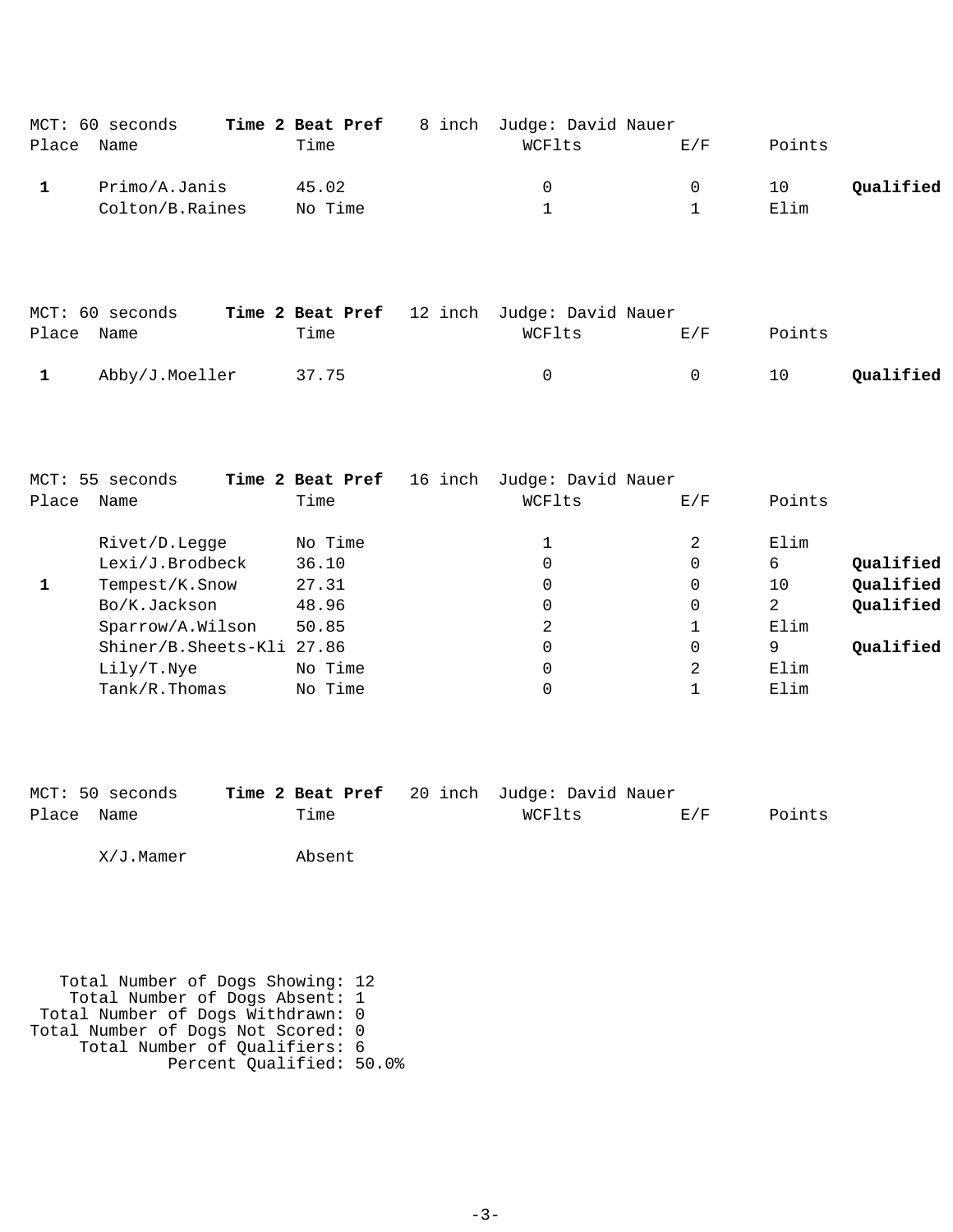# **Saturday, June 18, 2022 Wichita Dog Training Club Premier JWW**

|              | Premier JWW<br>MCT: 50 seconds | 8 inch                     |              | Judge: David Nauer |                   |             |       |           |
|--------------|--------------------------------|----------------------------|--------------|--------------------|-------------------|-------------|-------|-----------|
| Place        | Name                           | Time                       | RFlts        | WCFlts             | $\rm E$ / $\rm F$ | Score Top25 |       |           |
|              | Dash/D.Feeler                  | No Time                    | 2            | $\Omega$           | $\mathbf{1}$      | Elim        |       |           |
|              |                                |                            |              |                    |                   |             |       |           |
|              | Premier JWW<br>MCT: 48 seconds | 12 inch                    |              | Judge: David Nauer |                   |             |       |           |
| Place        | Name                           | Time                       | RFlts        | WCFlts             | $\rm E$ / $\rm F$ | Score       | Top25 |           |
| $\mathbf{1}$ | Glow/C.Schmidt                 | 33.61                      | $\mathsf{O}$ | $\mathsf{O}$       | 0                 | 100         |       | Qualified |
|              |                                |                            |              |                    |                   |             |       |           |
|              |                                |                            |              |                    |                   |             |       |           |
|              | Premier JWW<br>MCT: 45 seconds | 16 inch Judge: David Nauer |              |                    |                   |             |       |           |
| Place        | Name                           | Time                       | RFlts        | WCFlts             | $\rm E$ / $\rm F$ | Score Top25 |       |           |
| $\mathbf{1}$ | Mila/C.Buckley                 | 34.55                      | 0            | $\mathbf 0$        | $\mathbf 0$       | 100         | Yes   | Qualified |
|              | Devi/L.Bredahl                 | No Time                    | $\Omega$     | $\Omega$           | 2                 | Elim        |       |           |
|              | Faith/G.Martin                 | 41.92                      | $\Omega$     | $\mathbf{1}$       | 2                 | Elim        |       |           |
|              | Abby/K.Ketner                  | Absent                     |              |                    |                   |             |       |           |
| 3            | Streak/C.Griffith              | 39.46                      | 0            | $\mathbf 0$        | $\mathbf 0$       | 100         |       | Qualified |
| $\mathbf{2}$ | Jetson/M.Jones                 | 38.79                      | 0            | $\mathbf 0$        | 0                 | 100         | Yes   | Qualified |
|              | Pearlie/A.Wilson               | No Time                    | $\Omega$     | 2                  | 3                 | Elim        |       |           |
|              |                                |                            |              |                    |                   |             |       |           |

|              | $MCT: 42$ seconds | Premier JWW<br>20 inch | Judge: David Nauer |          |                   |       |       |           |
|--------------|-------------------|------------------------|--------------------|----------|-------------------|-------|-------|-----------|
| Place        | Name              | Time                   | RFlts              | WCFlts   | $\rm E$ / $\rm F$ | Score | Top25 |           |
|              | $O/K$ . Nenow     | No Time                | 0                  | 0        |                   | Elim  |       |           |
|              | Zoey/D.Hecht      | 44.25                  |                    |          |                   | Elim  |       |           |
| $\mathbf{2}$ | Ast'N/N.Lende     | 34.11                  | 0                  | 0        | 0                 | 100   | Yes   | Qualified |
|              | Doree/R.Miller    | No Time                |                    |          | 3                 | Elim  |       |           |
|              | Rik/M.Rabeneck    | 31.79                  | 0                  |          | 0                 | Elim  |       |           |
| 3            | Yeti/H.Smith      | 37.97                  | $\Omega$           | 0        | $\Omega$          | 100   | Yes   | Qualified |
|              | Rosa/R.Ramsay     | No Time                |                    |          |                   | Elim  |       |           |
|              | Westley/A.Kremer  | 41.64                  | 0                  |          | $\Omega$          | Elim  |       |           |
|              | Dizzy/D.Flores    | 34.92                  | 0                  | $\Omega$ |                   | Elim  |       |           |
|              | Kindle/P.Leach    | No Time                |                    |          | 3                 | Elim  |       |           |
|              | Jake/M.Wallis     | 36.38                  | 2                  | 2        | 3                 | Elim  |       |           |
|              | Roma/V.Ramsay     | 32.62                  |                    | 0        | 2                 | Elim  |       |           |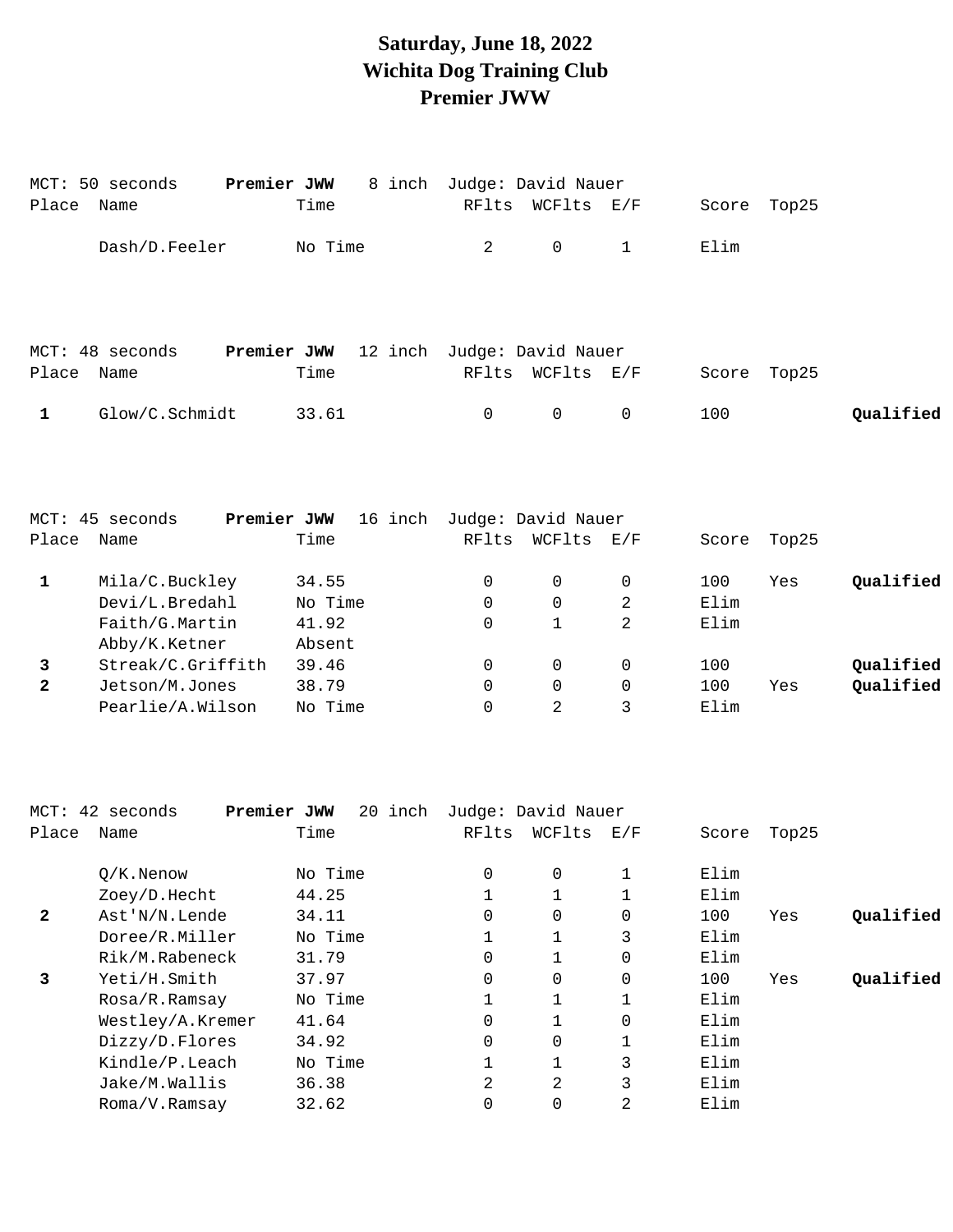|                | Rapture/G.Martin | 31.97   |   | 0        | 100  | Yes | Qualified |
|----------------|------------------|---------|---|----------|------|-----|-----------|
|                | Wushu/S.Vold     | 33.97   |   |          | Elim |     |           |
|                | Cruz' N/S.Henry  | 32.51   |   |          | Elim |     |           |
|                | Solo/L.Morgan    | 45.78   |   | $\Omega$ | Elim |     |           |
|                | Raelynn/R.Ramsay | 41.75   |   | 2        | Elim |     |           |
| $\overline{4}$ | Koa/J.Metzger    | 38.10   |   | $\Omega$ | 100  | Yes | Oualified |
|                | Mela/K.Jackson   | 48.13   |   |          | Elim |     |           |
|                | Star/M.Weaver    | Absent  |   |          |      |     |           |
|                | Jovi/R.Wallis    | No Time | 4 |          | Elim |     |           |

|              | MCT: 46 seconds  | Premier JWW | 24 inch Judge: David Nauer |                  |             |     |           |
|--------------|------------------|-------------|----------------------------|------------------|-------------|-----|-----------|
| Place        | Name             | Time        |                            | RFlts WCFlts E/F | Score Top25 |     |           |
|              | Nate/M.Gallagher | 42.69       | $\cup$                     | $^{\circ}$       | 100         |     | Qualified |
| $\mathbf{2}$ | Lucy/L.Kremer    | 37.48       |                            |                  | 100         |     | Qualified |
|              | Blade/B.Nash     | 35.87       |                            |                  | 100         | Yes | Qualified |

|            | MCT: 42 seconds |         | <b>Premier JWW</b> 24 inch Choice Judge: David Nauer |                     |             |  |
|------------|-----------------|---------|------------------------------------------------------|---------------------|-------------|--|
| Place Name |                 | Time    |                                                      | RFlts WCFlts E/F    | Score Top25 |  |
|            | Roque/D.Woodman | No Time |                                                      | $1 \quad 1 \quad 2$ | F. lim      |  |

| Total Number of Dogs Showing: 32   |  |
|------------------------------------|--|
| Total Number of Dogs Absent: 2     |  |
| Total Number of Dogs Withdrawn: 0  |  |
| Total Number of Dogs Not Scored: 0 |  |
| Total Number of Qualifiers: 11     |  |
| Percent Qualified: 34.4%           |  |

|            | MCT: 53 seconds           | <b>Premier JWW Pref</b> 8 inch Judge: David Nauer |  |                                             |                  |             |  |
|------------|---------------------------|---------------------------------------------------|--|---------------------------------------------|------------------|-------------|--|
| Place Name |                           | Time                                              |  |                                             | RFlts WCFlts E/F | Score Top25 |  |
|            | Liza Jane/T.Fairban 42.81 |                                                   |  | $\begin{array}{cccc} 0 & 1 & 1 \end{array}$ |                  | Elim        |  |

|            | MCT: 50 seconds | <b>Premier JWW Pref</b> 12 inch Judge: David Nauer |        |                  |          |             |  |
|------------|-----------------|----------------------------------------------------|--------|------------------|----------|-------------|--|
| Place Name |                 | Time                                               |        | RFlts WCFlts E/F |          | Score Top25 |  |
|            | Posse/L.Harper  | 38.92                                              | $\cap$ | $\cap$           | $\sim$ 1 | Elim        |  |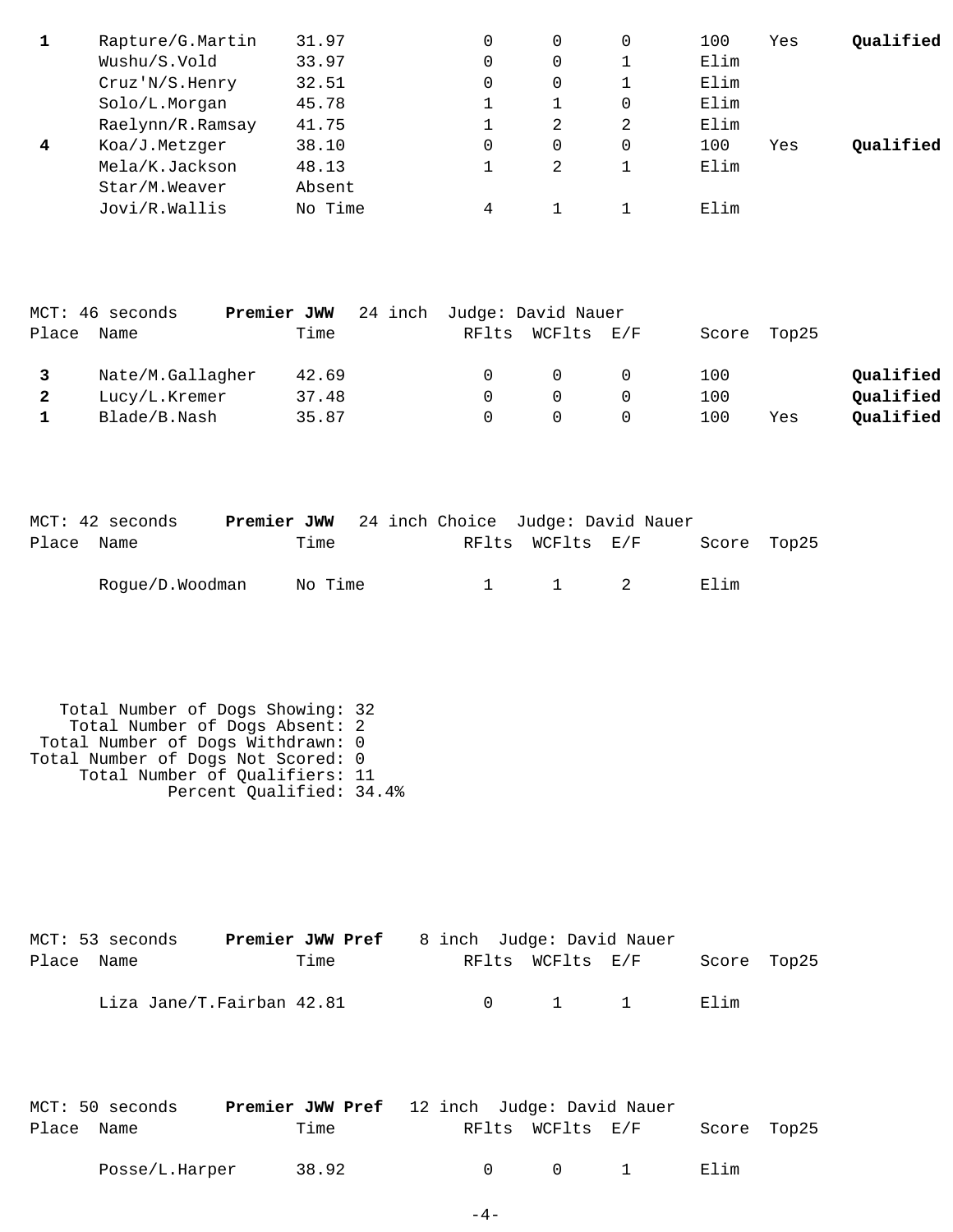|       | MCT: 47 seconds           | Premier JWW Pref 16 inch Judge: David Nauer |          |            |       |       |
|-------|---------------------------|---------------------------------------------|----------|------------|-------|-------|
| Place | Name                      | Time                                        | RFlts    | WCFlts E/F | Score | Top25 |
|       | Ransom/G.Martin           | 35.98                                       |          |            | Elim  |       |
|       | George/M.Rabeneck         | 35.34                                       | $\Omega$ |            | Elim  |       |
|       | Shiner/B.Sheets-Kli 51.34 |                                             |          |            | Elim  |       |
|       | Stella/M.Coplen           | No Time                                     |          |            | Elim  |       |

 Total Number of Dogs Showing: 6 Total Number of Dogs Absent: 0 Total Number of Dogs Withdrawn: 0 Total Number of Dogs Not Scored: 0 Total Number of Qualifiers: 0 Percent Qualified: 0.0%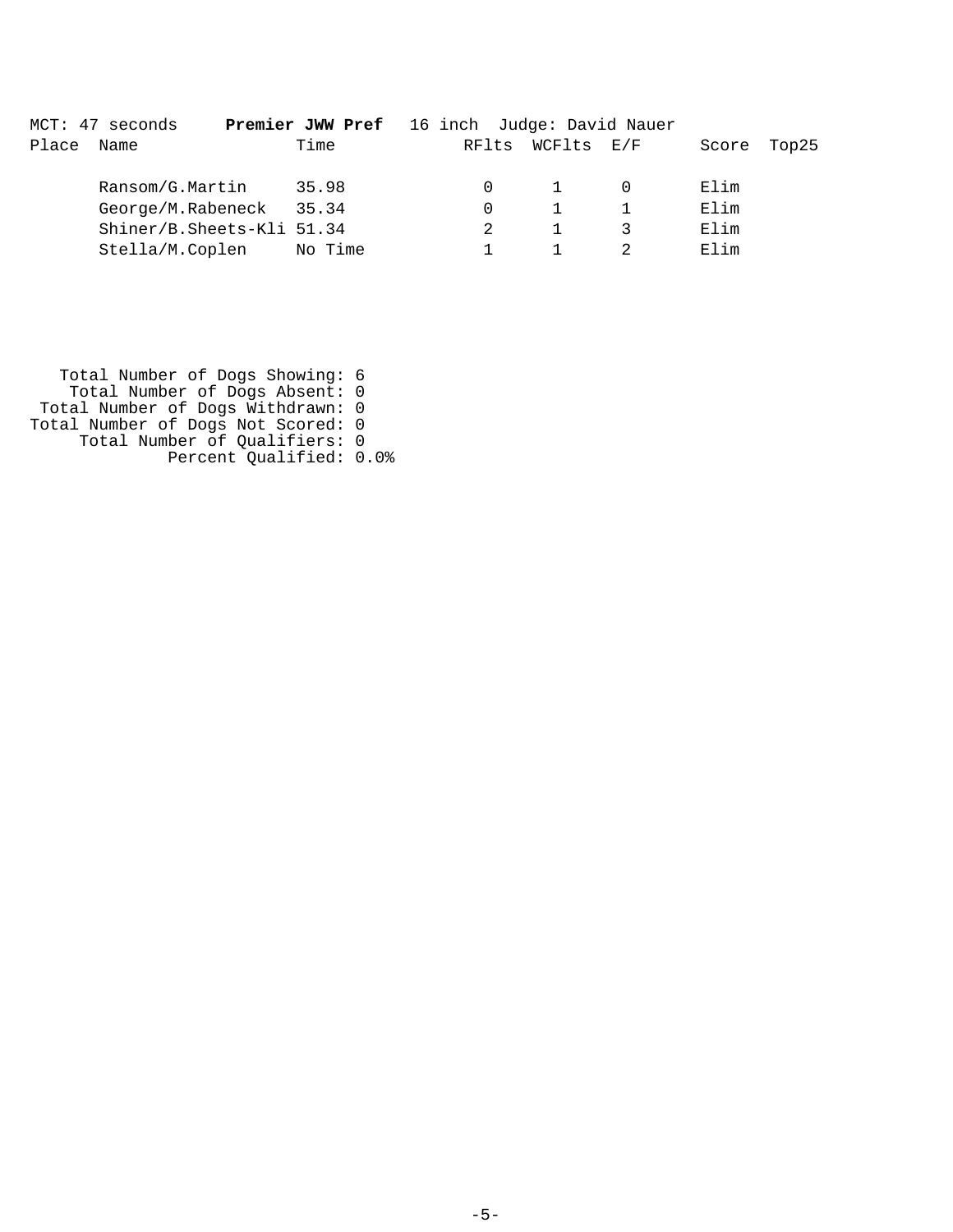## **Saturday, June 18, 2022 Wichita Dog Training Club Premier Standard**

|            | MCT: 65 seconds | <b>Premier Standard</b> 12 inch Judge: David Nauer |        |        |                  |             |  |
|------------|-----------------|----------------------------------------------------|--------|--------|------------------|-------------|--|
| Place Name |                 | Time                                               |        |        | RFlts WCFlts E/F | Score Top25 |  |
|            | Glow/C.Schmidt  | 35.57                                              | $\cap$ | $\cap$ | $\sim$ 1         | Elim        |  |

| Name              | Time            |                  | RFlts    | WCFlts  | $\mathop{\rm E{}}\nolimits$ / $\mathop{\rm F{}}\nolimits$ | Score              | Top25 |           |
|-------------------|-----------------|------------------|----------|---------|-----------------------------------------------------------|--------------------|-------|-----------|
| Mila/C.Buckley    | 40.56           |                  | 0        | 0       |                                                           | 100                | Yes   | Qualified |
| Devi/L.Bredahl    | No Time         |                  | 0        |         |                                                           | Elim               |       |           |
| Faith/G.Martin    | 39.70           |                  |          | 0       |                                                           | Elim               |       |           |
| Abby/K.Ketner     | Absent          |                  |          |         |                                                           |                    |       |           |
| Streak/C.Griffith | No Time         |                  | 0        |         |                                                           | Elim               |       |           |
| Jetson/M.Jones    | 43.02           |                  | $\Omega$ | 0       | $\Omega$                                                  | 100                | Yes   | Oualified |
| Pearlie/A.Wilson  | 58.92           |                  |          | 2       |                                                           | Elim               |       |           |
|                   | MCT: 60 seconds | Premier Standard |          | 16 inch |                                                           | Judge: David Nauer |       |           |

|                  |            |                  | inch     |          |                |                    |       |           |
|------------------|------------|------------------|----------|----------|----------------|--------------------|-------|-----------|
| Name             | Time       |                  | RFlts    | WCFlts   | E/F            | Score              | Top25 |           |
| $O/K$ . Nenow    | 31.80      |                  | $\Omega$ | 0        | 0              | 100                | Yes   | Qualified |
| Zoey/D.Hecht     | 38.48      |                  |          |          | 2              | Elim               |       |           |
| Ast'N/N.Lende    | 33.48      |                  | $\Omega$ | 0        |                | Elim               |       |           |
| Doree/R.Miller   | 41.53      |                  | 0        |          |                | Elim               |       |           |
| Rik/M.Rabeneck   | No Time    |                  | $\Omega$ | $\Omega$ |                | Elim               |       |           |
| Yeti/H.Smith     | 39.23      |                  | $\Omega$ | 0        | $\Omega$       | 100                |       | Qualified |
| Rosa/R.Ramsay    | 35.05      |                  | 0        | 0        | 0              | 100                | Yes   | Qualified |
| Westley/A.Kremer | 45.76      |                  | $\Omega$ | 0        | $\overline{2}$ | Elim               |       |           |
| Dizzy/D.Flores   | No Time    |                  | $\Omega$ | $\Omega$ | $\overline{2}$ | Elim               |       |           |
| Kindle/P.Leach   | 52.87      |                  | 3        |          | 0              | Elim               |       |           |
| Jake/M.Wallis    | 35.99      |                  | 0        | $\Omega$ | 0              | 100                | Yes   | Qualified |
| Roma/V.Ramsay    | 37.15      |                  |          | $\Omega$ |                | Elim               |       |           |
| Rapture/G.Martin | No Time    |                  | 2        | 2        |                | Elim               |       |           |
| Cruz'N/S.Henry   | 37.65      |                  | $\Omega$ | $\Omega$ | 0              | 100                |       | Qualified |
| Solo/L.Morgan    | 45.31      |                  | 0        | 0        |                | Elim               |       |           |
| Koa/J.Metzger    | 37.76      |                  | $\Omega$ | $\Omega$ |                | Elim               |       |           |
| Jovi/R.Wallis    | 37.25      |                  | 0        | $\Omega$ | 0              | 100                | Yes   | Qualified |
|                  | 55 seconds | Premier Standard |          | 20       |                | Judge: David Nauer |       |           |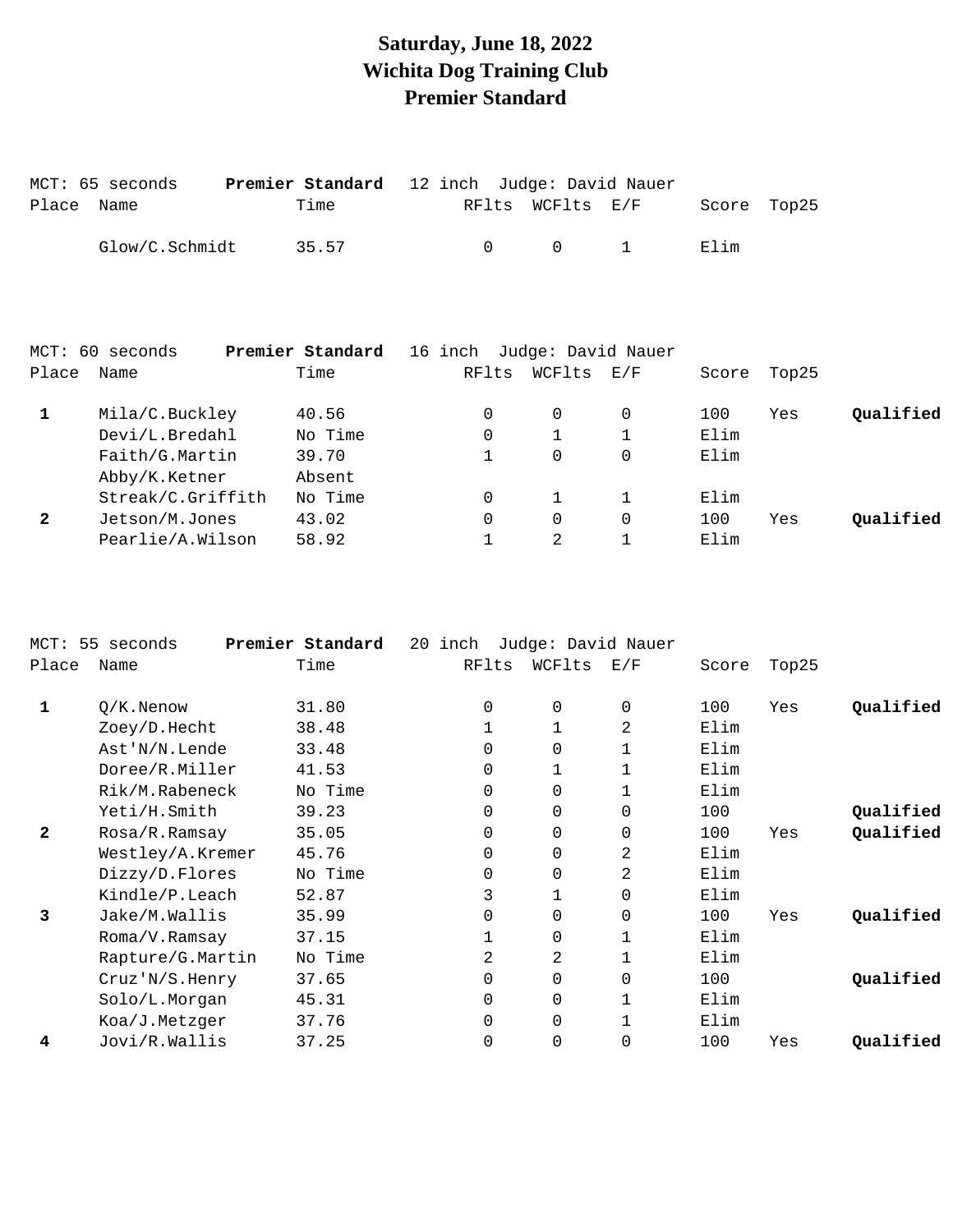|       | MCT: 60 seconds  | Premier Standard | 24 inch Judge: David Nauer |          |          |       |       |           |
|-------|------------------|------------------|----------------------------|----------|----------|-------|-------|-----------|
| Place | Name             | Time             | RFlts                      | WCFlts   | E/F      | Score | Top25 |           |
| -2    | Nate/M.Gallagher | 49.64            |                            | $\Omega$ | $\Omega$ | 100   |       | Qualified |
|       | Lucy/L.Kremer    | 38.40            | $^{\circ}$                 | $\cap$   |          | Elim  |       |           |
|       | Blade/B.Nash     | 43.11            |                            |          |          | 100   | Yes   | Oualified |

|            | MCT: 55 seconds       | <b>Premier Standard</b> 24 inch Choice Judge: David Nauer |  |                       |             |  |
|------------|-----------------------|-----------------------------------------------------------|--|-----------------------|-------------|--|
| Place Name |                       | Time                                                      |  | RFlts WCFlts E/F      | Score Top25 |  |
|            | Roque/D.Woodman 31.88 |                                                           |  | $0 \qquad 0 \qquad 1$ | Filim       |  |

 Total Number of Dogs Showing: 28 Total Number of Dogs Absent: 1 Total Number of Dogs Withdrawn: 0 Total Number of Dogs Not Scored: 0 Total Number of Qualifiers: 10 Percent Qualified: 35.7%

|              | MCT: 70 seconds           | <b>Premier Standard Pref</b> 8 inch Judge: David Nauer |                                         |                              |     |           |
|--------------|---------------------------|--------------------------------------------------------|-----------------------------------------|------------------------------|-----|-----------|
| Place Name   |                           | Time                                                   |                                         | RFlts WCFlts E/F Score Top25 |     |           |
| $\mathbf{1}$ | Liza Jane/T.Fairban 40.73 |                                                        | $\begin{matrix} 0 & 0 & 0 \end{matrix}$ |                              | 100 | Qualified |

|            | MCT: 65 seconds | <b>Premier Standard Pref</b> 12 inch Judge: David Nauer |               |                  |           |             |  |
|------------|-----------------|---------------------------------------------------------|---------------|------------------|-----------|-------------|--|
| Place Name |                 | Time                                                    |               | RFlts WCFlts E/F |           | Score Top25 |  |
|            | Posse/L.Harper  | 51.25                                                   | $\mathcal{R}$ | $\cap$           | $\bigcap$ | Elim        |  |

|            | MCT: 60 seconds         | <b>Premier Standard Pref</b> 16 inch Judge: David Nauer |                  |                                    |             |  |
|------------|-------------------------|---------------------------------------------------------|------------------|------------------------------------|-------------|--|
| Place Name |                         | Time                                                    | RFlts WCFlts E/F |                                    | Score Top25 |  |
|            | $Lexi/J.Brodbeck$ 47.09 |                                                         | $\Omega$ 0       | $\sim$ $\sim$ $\sim$ $\sim$ $\sim$ | Elim        |  |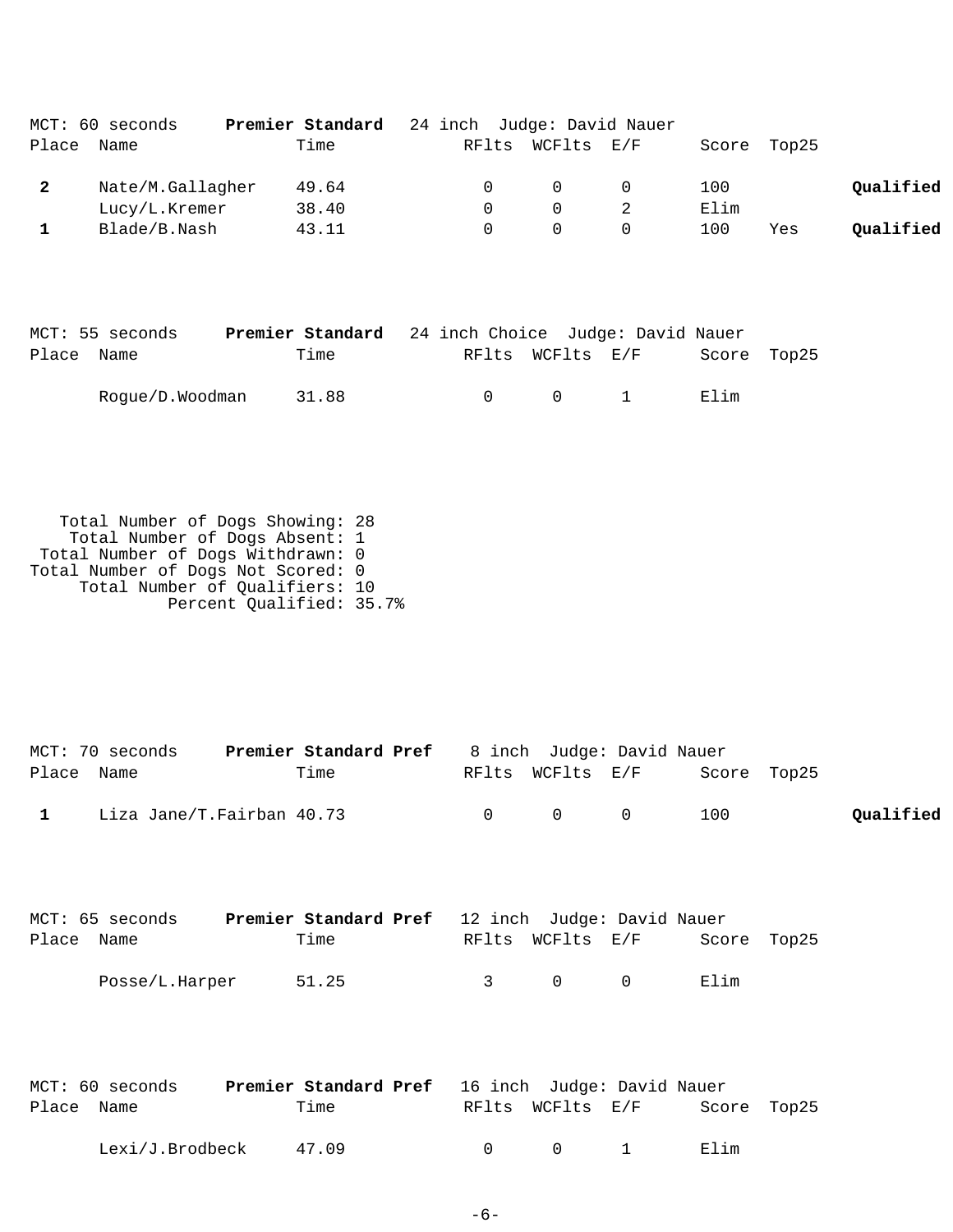| George/M.Rabeneck 39.85   |  |  | Elim |
|---------------------------|--|--|------|
| Bo/K.Jackson 54.24        |  |  | Elim |
| Shiner/B.Sheets-Kli 44.70 |  |  | Elim |

 Total Number of Dogs Showing: 6 Total Number of Dogs Absent: 0 Total Number of Dogs Withdrawn: 0 Total Number of Dogs Not Scored: 0 Total Number of Qualifiers: 1 Percent Qualified: 16.7%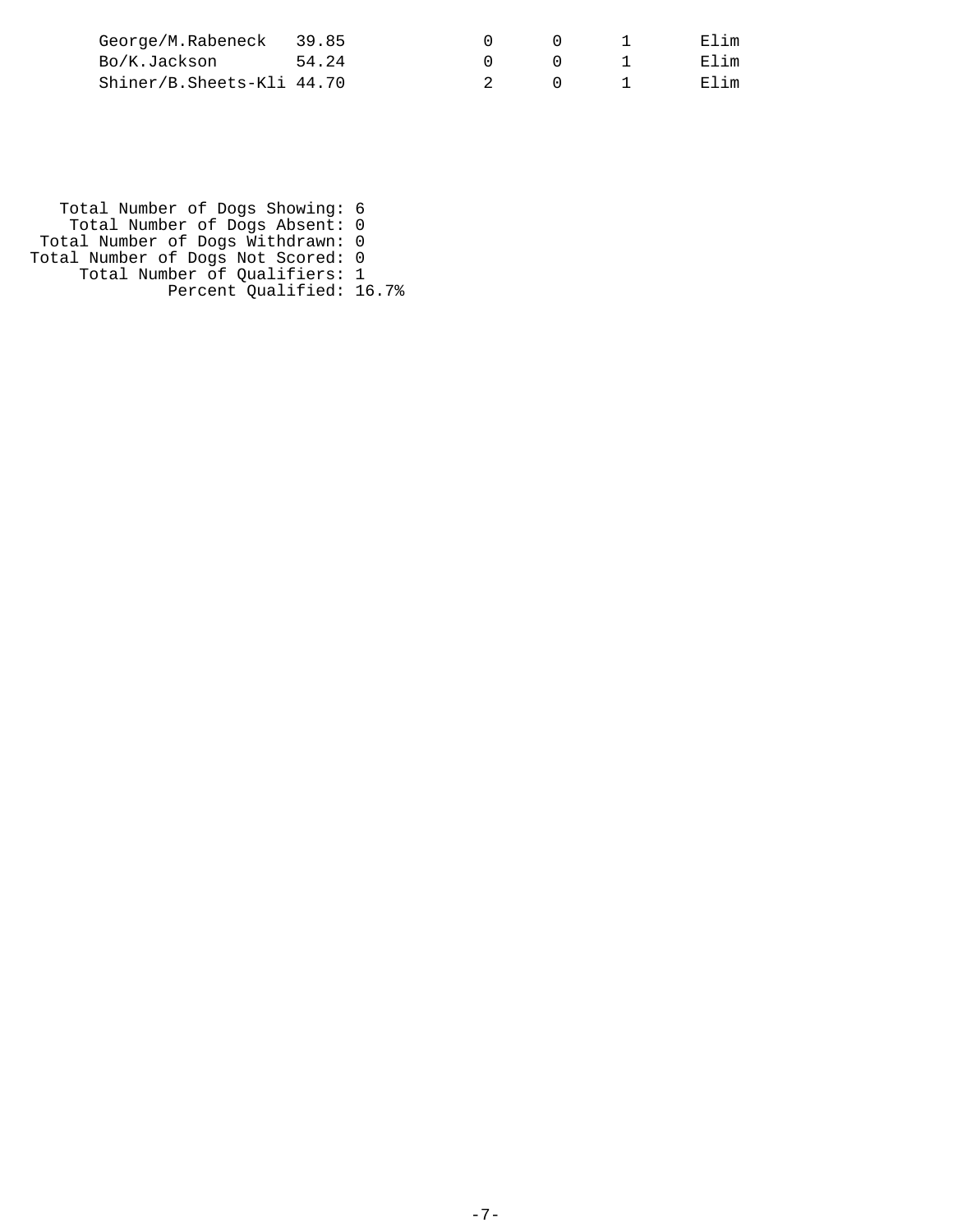### **Saturday, June 18, 2022 Wichita Dog Training Club Master/Excellent JWW**

|       | Distance: 170 yards SCT: 49 seconds |         |       |               |          |                          | <b>Excellent</b> 16 inch Judge: David Nauer |       |
|-------|-------------------------------------|---------|-------|---------------|----------|--------------------------|---------------------------------------------|-------|
| Place | Name                                | Time    | TFlts |               |          | RFlts WCFlts TblFlts E/F |                                             | Score |
|       |                                     |         |       |               |          |                          |                                             |       |
|       | Bella/M.Johnston-Ko 41.01           |         |       | $\mathbf{1}$  | $\Omega$ |                          |                                             | Elim  |
|       | Pearlie/A.Wilson                    | 59.87   | 30    | $\mathcal{R}$ | 2        |                          |                                             | Elim  |
|       | Tu/K.Snow                           | No Time |       | २             |          |                          |                                             | Elim  |
|       | Jenna/N.Callahan                    | 41.24   |       | 4             |          |                          |                                             | Elim  |

|            | Distance: 173 yards SCT: 46 seconds |       |          |                             |          |                                | <b>Excellent</b> 20 inch Judge: David Nauer |       |           |
|------------|-------------------------------------|-------|----------|-----------------------------|----------|--------------------------------|---------------------------------------------|-------|-----------|
| Place Name |                                     | Time  |          |                             |          | TFlts RFlts WCFlts TblFlts E/F |                                             | Score |           |
|            | Effy/S.Vold                         | 38.44 | $\Omega$ | $\sim$ $\sim$ $\sim$ $\sim$ | $\Omega$ | $\bigcap$                      |                                             | Elim  |           |
|            | Cooper/E.Hefley                     | 36.33 | $\Omega$ | $\overline{0}$              |          | $\Omega$                       |                                             | 100   | Qualified |
|            | Raelynn/R.Ramsay                    | 34.81 | $\Omega$ |                             |          | $\Omega$                       |                                             | Elim  |           |

|            |              | Distance: 173 yards SCT: 49 seconds |                                |  | <b>Excellent</b> 24 inch Judge: David Nauer |       |
|------------|--------------|-------------------------------------|--------------------------------|--|---------------------------------------------|-------|
| Place Name |              | Time                                | TFlts RFlts WCFlts TblFlts E/F |  |                                             | Score |
|            | Creed/S.Gill |                                     | 40.33 0 3 2 0 1                |  |                                             | Elim  |

 Total Number of Dogs Showing: 8 Total Number of Dogs Absent: 0 Total Number of Dogs Withdrawn: 0 Total Number of Dogs Not Scored: 0 Total Number of Qualifiers: 1 Percent Qualified: 12.5%

|            | Distance: 167 yards SCT: 55 seconds |       |  | <b>Master</b> 8 inch Judge: David Nauer |       |
|------------|-------------------------------------|-------|--|-----------------------------------------|-------|
| Place Name |                                     | Time  |  | TFlts RFlts WCFlts TblFlts E/F          | Score |
|            | Burt/P.Arnold                       | 50.02 |  | $0 \qquad 2 \qquad 1 \qquad 0 \qquad 0$ | Elim  |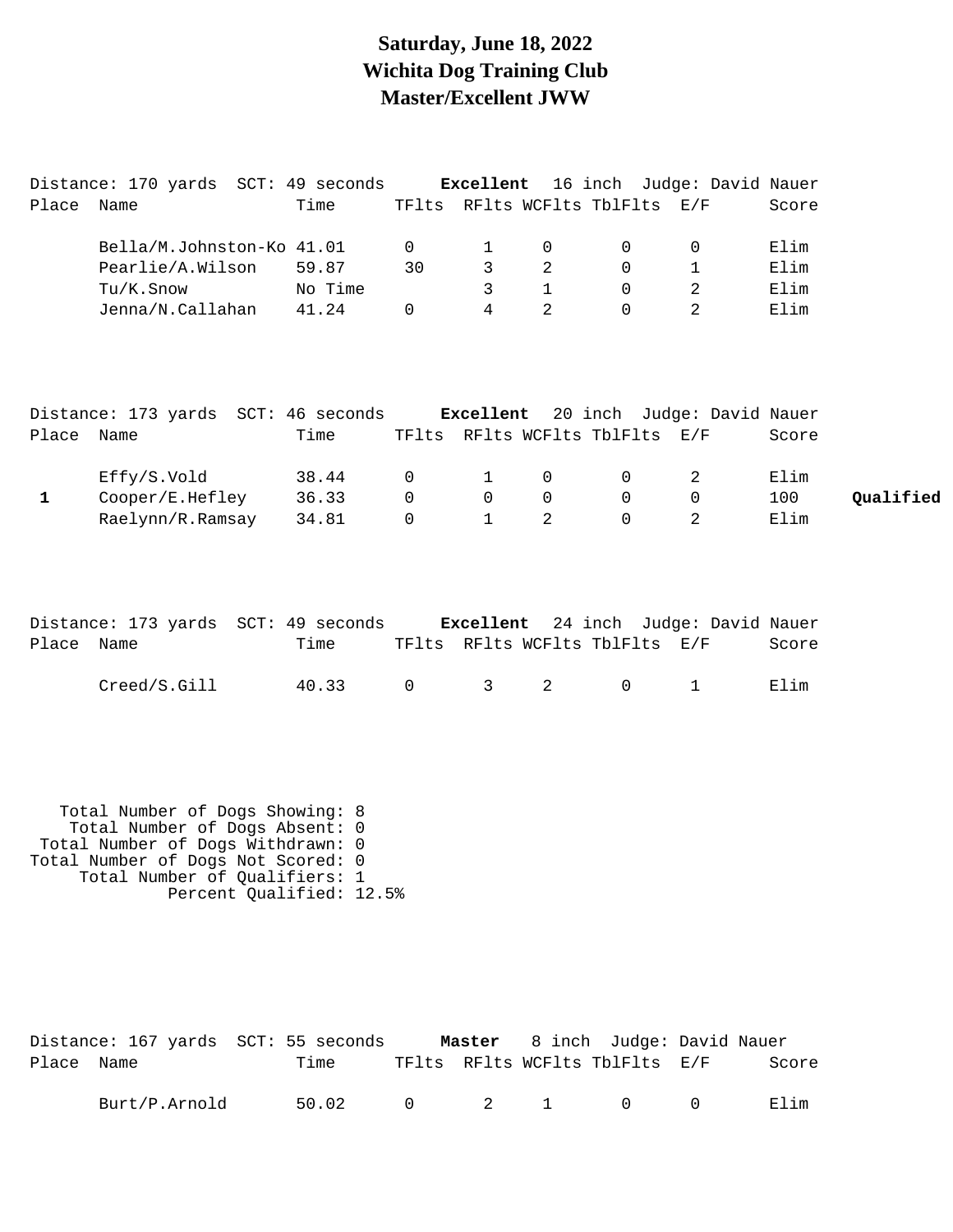| Dash/D.Feeler | 34.76  |  |  | Elim |
|---------------|--------|--|--|------|
| Pico/D.Flores | Absent |  |  |      |

|       | Distance: 167 yards<br>SCT: | 51 seconds |       | Master | 12 inch     | Judge: David Nauer   |          |       |           |
|-------|-----------------------------|------------|-------|--------|-------------|----------------------|----------|-------|-----------|
| Place | Name                        | Time       | TFlts |        |             | RFlts WCFlts TblFlts | E/F      | Score |           |
| 2     | Allie/M.Kriley              | 38.17      | 0     | 0      | 0           |                      | $\Omega$ | 100   | Qualified |
|       | Glow/C.Schmidt              | 28.21      | 0     | 0      | $\mathbf 0$ | 0                    | $\Omega$ | 100   | Qualified |
|       | Maggie/K.Kirk               | 44.32      | 0     | 0      |             | 0                    | 0        | Elim  |           |
|       | Palace/A.Janis              | 50.22      | 0     | 0      | $\Omega$    | 0                    | $\Omega$ | 100   | Qualified |
|       | Wrigley/C.Miller            | No Time    |       |        | $\Omega$    |                      | 2        | Elim  |           |
|       | Stilly/K.Kirk               | 42.48      | 0     |        | 2           |                      |          | Elim  |           |

|              | Distance: 170 yards       | SCT: 49 seconds |          | Master | 16 inch  |                      | Judge: David Nauer |       |           |
|--------------|---------------------------|-----------------|----------|--------|----------|----------------------|--------------------|-------|-----------|
| Place        | Name                      | Time            | TFlts    |        |          | RFlts WCFlts TblFlts | E/F                | Score |           |
|              | Mila/C.Buckley            | No Time         |          |        | $\Omega$ | 0                    |                    | Elim  |           |
|              | Devi/L.Bredahl            | 35.13           | $\Omega$ | 0      |          | 0                    |                    | Elim  |           |
|              | Faith/G.Martin            | 32.06           | $\Omega$ |        |          | 0                    | 2                  | Elim  |           |
|              | Abby/K.Ketner             | Absent          |          |        |          |                      |                    |       |           |
|              | Kipsey/I.Pennington 35.26 |                 | $\Omega$ | 0      |          | 0                    |                    | Elim  |           |
|              | Streak/C.Griffith         | 31.60           | $\Omega$ | 0      | $\Omega$ | 0                    | $\Omega$           | 100   | Qualified |
| $\mathbf{2}$ | Jetson/M.Jones            | 34.22           | $\Omega$ | 0      |          | 0                    | $\Omega$           | 100   | Qualified |
|              | Bentley/S.Cox             | 36.11           |          |        |          | 0                    |                    | Elim  |           |

|              | Distance: 173 yards<br>SCT: | 46 seconds |             | Master         | 20<br>inch | Judge: David Nauer   |          |       |           |
|--------------|-----------------------------|------------|-------------|----------------|------------|----------------------|----------|-------|-----------|
| Place        | Name                        | Time       | TFlts       |                |            | RFlts WCFlts TblFlts | E/F      | Score |           |
|              | Yaso/S.Vold                 | 36.71      | $\Omega$    | $\mathbf 0$    | 0          | 0                    | 0        | 100   | Qualified |
|              | Roxie/P.Clement             | 30.46      | $\Omega$    | $\Omega$       | 0          | $\Omega$             | $\Omega$ | 100   | Qualified |
| 1            | $O/K$ . Nenow               | 25.88      | $\mathbf 0$ | $\mathbf 0$    | $\Omega$   | 0                    | 0        | 100   | Qualified |
|              | Zoey/D.Hecht                | 32.85      | $\Omega$    |                | $\Omega$   | $\Omega$             | 2        | Elim  |           |
|              | Rudy/L.Dubaldo              | 35.89      | $\Omega$    | $\Omega$       | 0          | $\Omega$             | $\Omega$ | 100   | Qualified |
| 3            | Ast'N/N.Lende               | 26.74      | $\Omega$    | $\Omega$       | $\Omega$   | $\Omega$             | $\Omega$ | 100   | Qualified |
|              | Doree/R.Miller              | 30.55      | $\Omega$    | 0              | 0          | $\Omega$             | $\Omega$ | 100   | Qualified |
|              | Kitt/S.Williams             | 31.39      | $\Omega$    | $\overline{0}$ | 0          | 0                    | 0        | 100   | Qualified |
|              | Castle/V.Boyer              | No Time    |             |                | 3          | $\Omega$             | 2        | Elim  |           |
| $\mathbf{2}$ | Rik/M.Rabeneck              | 25.92      | $\Omega$    | $\Omega$       | $\Omega$   | $\Omega$             | $\Omega$ | 100   | Qualified |
|              | Annie/L.Morgan              | No Time    |             | 3              | $\Omega$   | $\Omega$             |          | Elim  |           |
|              | Yeti/H.Smith                | 31.79      | $\Omega$    | $\Omega$       | 0          | $\Omega$             | $\Omega$ | 100   | Qualified |
|              | Rosa/R.Ramsay               | No Time    |             | $\Omega$       |            | 0                    |          | Elim  |           |
|              | Westley/A.Kremer            | No Time    |             | 0              |            | 0                    |          | Elim  |           |
|              | Teagyn/D.Boso               | No Time    |             | 0              |            | 0                    |          | Elim  |           |
|              |                             |            |             |                |            |                      |          |       |           |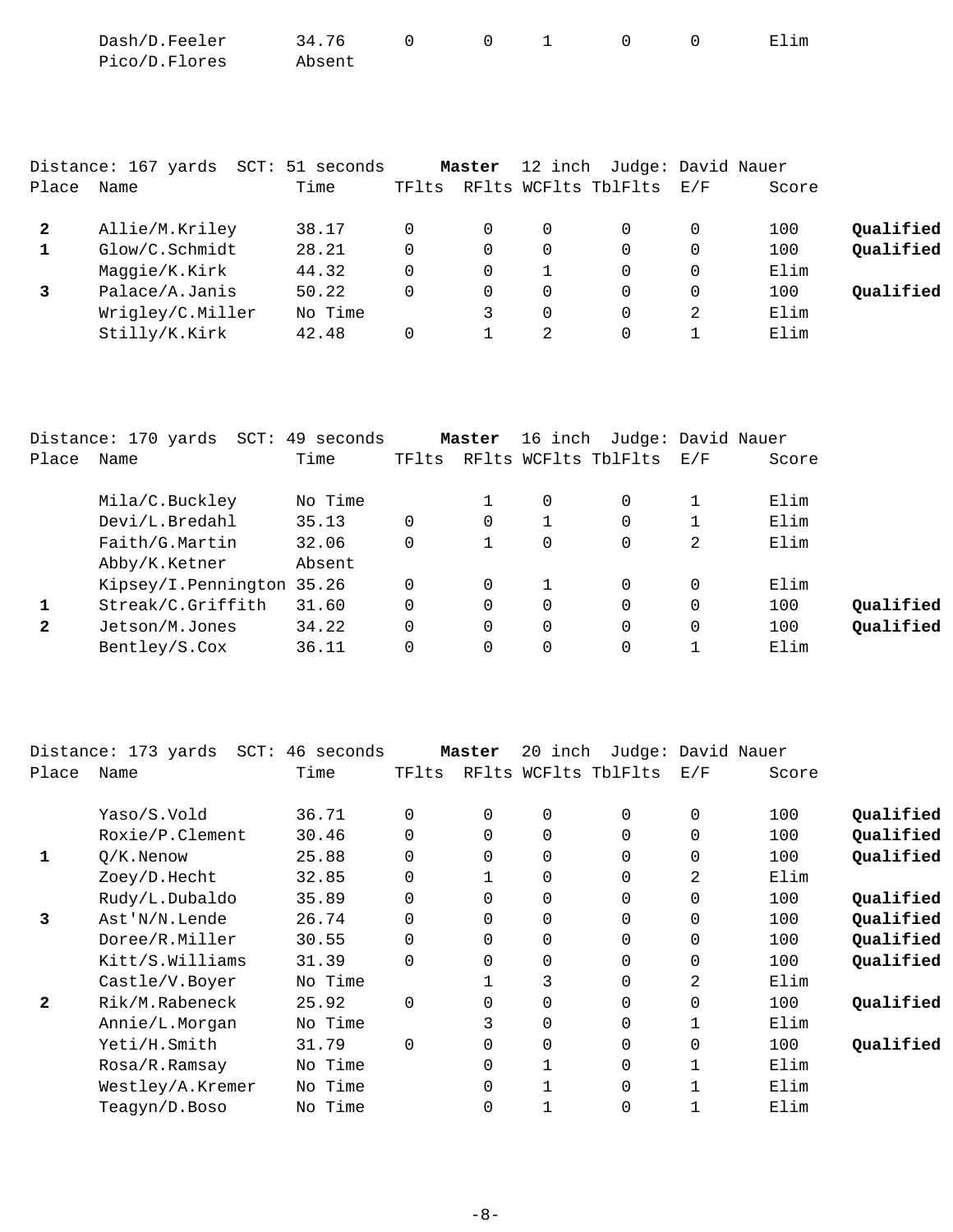| 4 | Tinka/D.Feeler    | 27.80   | $\Omega$ | $\Omega$       | $\overline{0}$ | $\Omega$ | $\Omega$ | 100  | Qualified |
|---|-------------------|---------|----------|----------------|----------------|----------|----------|------|-----------|
|   | Dizzy/D.Flores    | 31.25   | 0        | 0              | $\overline{0}$ | $\Omega$ | 0        | 100  | Qualified |
|   | Kindle/P.Leach    | 34.13   | $\Omega$ | 0              | $\overline{0}$ | $\Omega$ | 0        | 100  | Qualified |
|   | Hadji/J.Arnold    | 41.94   | $\Omega$ |                |                | $\Omega$ | 1        | Elim |           |
|   | Jake/M.Wallis     | 31.03   | 0        | 0              | 1              | $\Omega$ | 0        | Elim |           |
|   | Cayenne/S.Huffman | Absent  |          |                |                |          |          |      |           |
|   | Roma/V.Ramsay     | No Time |          |                | 2              | $\Omega$ | 2        | Elim |           |
|   | Rapture/G.Martin  | 31.46   | $\Omega$ |                | 2              | $\Omega$ | 2        | Elim |           |
|   | Wushu/S.Vold      | 34.28   | $\Omega$ | $\mathfrak{D}$ | 2              | $\Omega$ | 1        | Elim |           |
|   | Cruz'N/S.Henry    | 28.12   | $\Omega$ | $\Omega$       | $\mathbf 0$    | $\Omega$ | $\Omega$ | 100  | Oualified |
|   | Xen/M.Root        | 35.21   | $\Omega$ |                | $\overline{0}$ | $\Omega$ | 4        | Elim |           |
|   | Solo/L.Morgan     | 35.35   | $\Omega$ | $\Omega$       | $\overline{0}$ | $\Omega$ | 0        | 100  | Qualified |
|   | Rance/J.McFadden  | 34.28   | $\Omega$ |                |                | $\Omega$ | 2        | Elim |           |
|   | Koa/J.Metzger     | No Time |          |                | $\overline{0}$ | 0        | 1        | Elim |           |
|   | Mela/K.Jackson    | No Time |          | 4              |                | $\Omega$ | 2        | Elim |           |
|   | Jovi/R.Wallis     | No Time |          |                |                | 0        |          | Elim |           |

|       | Distance: 173 yards SCT: 49 seconds |       | Master   | 24 inch Judge: David Nauer     |       |           |
|-------|-------------------------------------|-------|----------|--------------------------------|-------|-----------|
| Place | Name                                | Time  |          | TFlts RFlts WCFlts TblFlts E/F | Score |           |
|       | Nate/M.Gallagher                    | 37.32 | $\Omega$ |                                | 100   | Qualified |
|       | Lucy/L.Kremer                       | 32.23 | $\Omega$ |                                | 100   | Qualified |
|       | Blade/B.Nash                        | 33.87 | $\Omega$ |                                | Elim  |           |
|       | Dia/P.Harris                        | 30.48 | $\Omega$ |                                | Elim  |           |

|            |                 | Distance: 173 yards SCT: 46 seconds |  |                                | <b>Master</b> 24 inch Choice Judge: David Nauer |           |
|------------|-----------------|-------------------------------------|--|--------------------------------|-------------------------------------------------|-----------|
| Place Name |                 | Time                                |  | TFlts RFlts WCFlts TblFlts E/F | Score                                           |           |
|            | Rogue/D.Woodman | 26.48 0 0 0 0 0                     |  |                                | 100                                             | Qualified |

 Total Number of Dogs Showing: 50 Total Number of Dogs Absent: 3 Total Number of Dogs Withdrawn: 0 Total Number of Dogs Not Scored: 0 Total Number of Qualifiers: 22 Percent Qualified: 44.0%

|            |  | Distance: 170 yards SCT: 54 seconds |  |                                | <b>Excellent Pref</b> 12 inch Judge: David Nauer |
|------------|--|-------------------------------------|--|--------------------------------|--------------------------------------------------|
| Place Name |  | Time                                |  | TFlts RFlts WCFlts TblFlts E/F | Score                                            |
|            |  |                                     |  |                                |                                                  |

| Nc<br>/B.McLean<br>Declan/<br>'ıme |  |  |  | E⊥ım |
|------------------------------------|--|--|--|------|
|------------------------------------|--|--|--|------|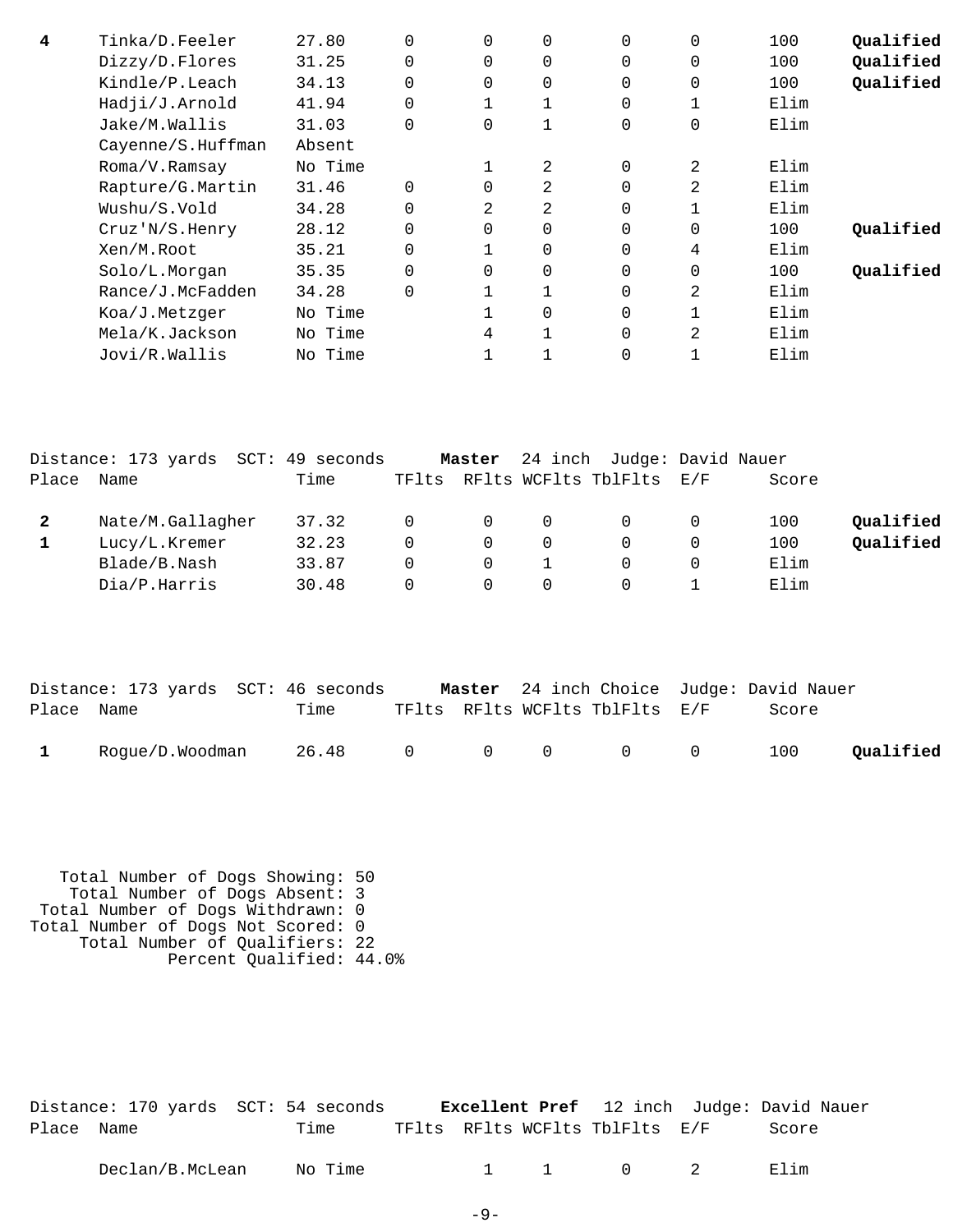|            | Distance: 173 yards SCT: 51 seconds |       |                |  |                                | <b>Excellent Pref</b> 16 inch Judge: David Nauer |
|------------|-------------------------------------|-------|----------------|--|--------------------------------|--------------------------------------------------|
| Place Name |                                     | Time  |                |  | TFlts RFlts WCFlts TblFlts E/F | Score                                            |
|            | Shiner/B.Sheets-Kli 34.76 0 2 0 0 1 |       |                |  |                                | Elim                                             |
|            | Lilv/T.Nve                          | 39.48 | $\overline{0}$ |  | 3 0 0 1                        | Flim                                             |

 Total Number of Dogs Showing: 3 Total Number of Dogs Absent: 0 Total Number of Dogs Withdrawn: 0 Total Number of Dogs Not Scored: 0 Total Number of Qualifiers: 0 Percent Qualified: 0.0%

|            | Distance: 167 yards SCT: 60 seconds |                 |  |                                | <b>Master Pref</b> 4 inch Judge: David Nauer |  |
|------------|-------------------------------------|-----------------|--|--------------------------------|----------------------------------------------|--|
| Place Name |                                     | Time            |  | TFlts RFlts WCFlts TblFlts E/F | Score                                        |  |
|            | Phlaym/A.Janis                      | 52.88 0 3 0 0 1 |  |                                | Elim                                         |  |

|       | Distance: 167 yards SCT: 56 seconds |       |       |          |   |                          | <b>Master Pref</b> 8 inch Judge: David Nauer |           |
|-------|-------------------------------------|-------|-------|----------|---|--------------------------|----------------------------------------------|-----------|
| Place | Name                                | Time  | TFlts |          |   | RFlts WCFlts TblFlts E/F | Score                                        |           |
|       | Liza Jane/T.Fairban 30.93           |       |       |          |   |                          | Elim                                         |           |
|       | Cowboy/L.Harper                     | 36.33 |       | $\Omega$ | 0 | $\Omega$                 | Elim                                         |           |
|       | Primo/A.Janis                       | 50.38 |       | $\Omega$ | 0 |                          | 100                                          | Oualified |
|       | Arlo/A.Lenhart-Murr 49.72           |       |       |          | 0 |                          | 100                                          | Qualified |
|       | Colton/B.Raines                     | 47.96 |       |          |   |                          | Elim                                         |           |

|            |                | Distance: 170 yards SCT: 54 seconds |                |  |                                     | Master Pref 12 inch Judge: David Nauer |           |
|------------|----------------|-------------------------------------|----------------|--|-------------------------------------|----------------------------------------|-----------|
| Place Name |                | Time                                |                |  | TFlts RFlts WCFlts TblFlts E/F      | Score                                  |           |
|            | Posse/L.Harper | 30.11 0 1 1 0 1                     |                |  |                                     | Elim                                   |           |
|            | Abby/J.Moeller | 31.74                               | $\overline{0}$ |  | $\begin{matrix}0&0&0&0\end{matrix}$ | 100                                    | Qualified |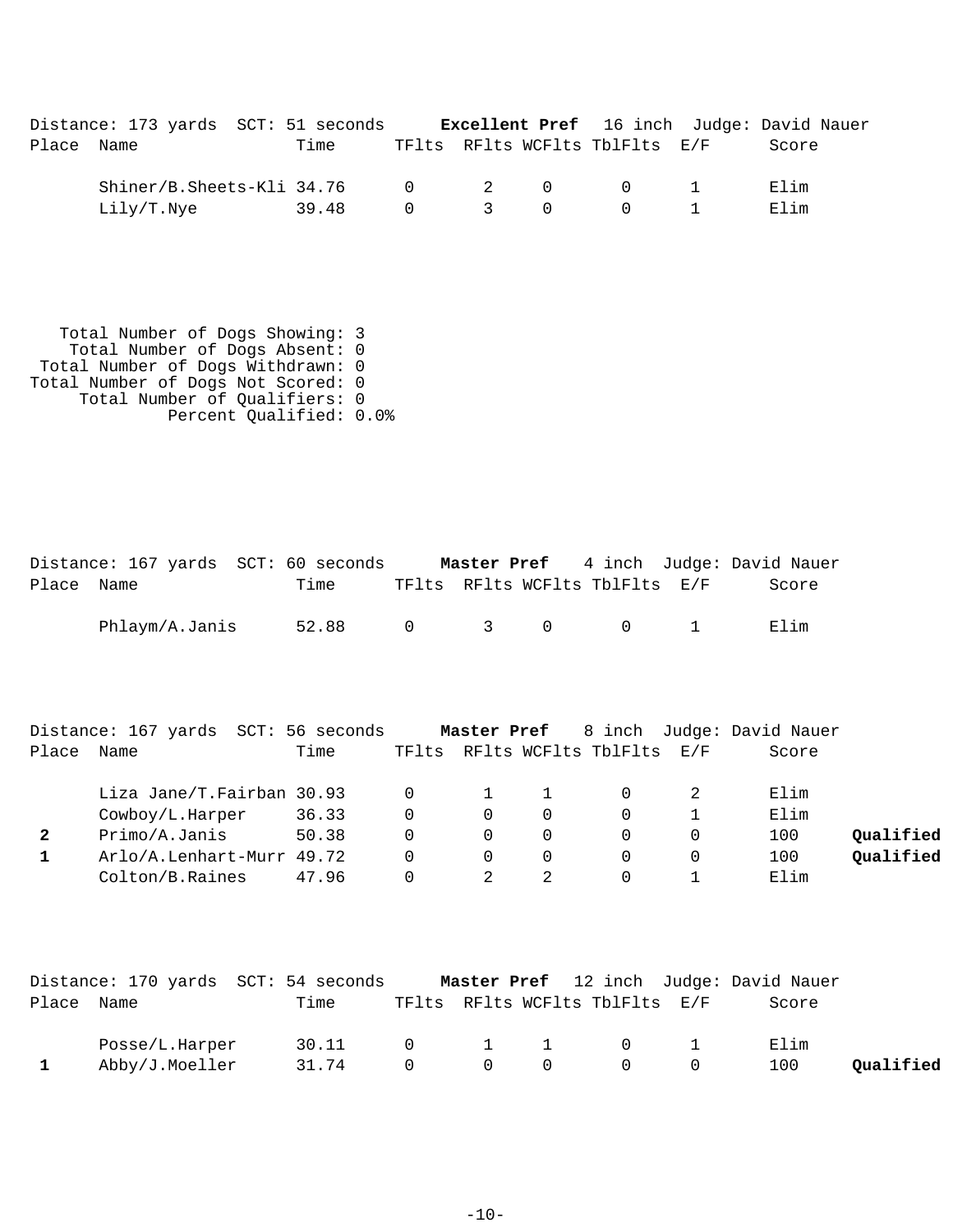|              | Distance: 173 yards SCT: 51 seconds |        |          | Master Pref |   | 16 inch              |          | Judge: David Nauer |           |
|--------------|-------------------------------------|--------|----------|-------------|---|----------------------|----------|--------------------|-----------|
| Place        | Name                                | Time   | TFlts    |             |   | RFlts WCFlts TblFlts | E/F      | Score              |           |
|              |                                     |        |          |             |   |                      |          |                    |           |
|              | Rivet/D.Legge                       | 29.17  | $\Omega$ | $\mathbf 0$ |   | 0                    | $\Omega$ | Elim               |           |
|              | Kima/J.Neave                        | 27.01  | $\Omega$ | $\Omega$    | 0 | $\Omega$             | $\Omega$ | 100                | Qualified |
| $\mathbf{2}$ | Ransom/G.Martin                     | 27.87  | $\Omega$ | $\mathbf 0$ | 0 | 0                    | 0        | 100                | Qualified |
|              | Lexi/J.Brodbeck                     | 43.94  | $\Omega$ |             |   | $\Omega$             | 2        | Elim               |           |
|              | George/M.Rabeneck                   | 37.51  | $\Omega$ |             | 0 | $\overline{0}$       | $\Omega$ | Elim               |           |
|              | Echo/V.Schmidt                      | 36.38  | $\Omega$ | $\Omega$    |   | $\Omega$             | $\Omega$ | Elim               |           |
|              | Cricket/J.Tan                       | 34.09  | $\Omega$ | $\Omega$    | 0 | $\Omega$             |          | Elim               |           |
|              | Tempest/K.Snow                      | 26.45  | 0        | $\mathbf 0$ | 0 | 0                    |          | Elim               |           |
|              | Rhea/V.Ramsay                       | 28.10  | $\Omega$ |             |   | 0                    |          | Elim               |           |
|              | RAin/T.Ryan                         | Absent |          |             |   |                      |          |                    |           |
| 3            | Bo/K.Jackson                        | 47.49  | $\Omega$ | 0           | 0 | 0                    | 0        | 100                | Oualified |
|              | Sparrow/A.Wilson                    | 55.50  | 12       | 4           | 2 | $\Omega$             | 3        | Elim               |           |
|              | Stella/M.Coplen                     | 43.68  | 0        |             |   | 0                    |          | Elim               |           |

|            | Distance: 173 yards SCT: 54 seconds |                                |  | <b>Master Pref</b> 20 inch Judge: David Nauer |
|------------|-------------------------------------|--------------------------------|--|-----------------------------------------------|
| Place Name | Time                                | TFlts RFlts WCFlts TblFlts E/F |  | Score                                         |

X/J.Mamer Absent

 Total Number of Dogs Showing: 20 Total Number of Dogs Absent: 2 Total Number of Dogs Withdrawn: 0 Total Number of Dogs Not Scored: 0 Total Number of Qualifiers: 6 Percent Qualified: 30.0%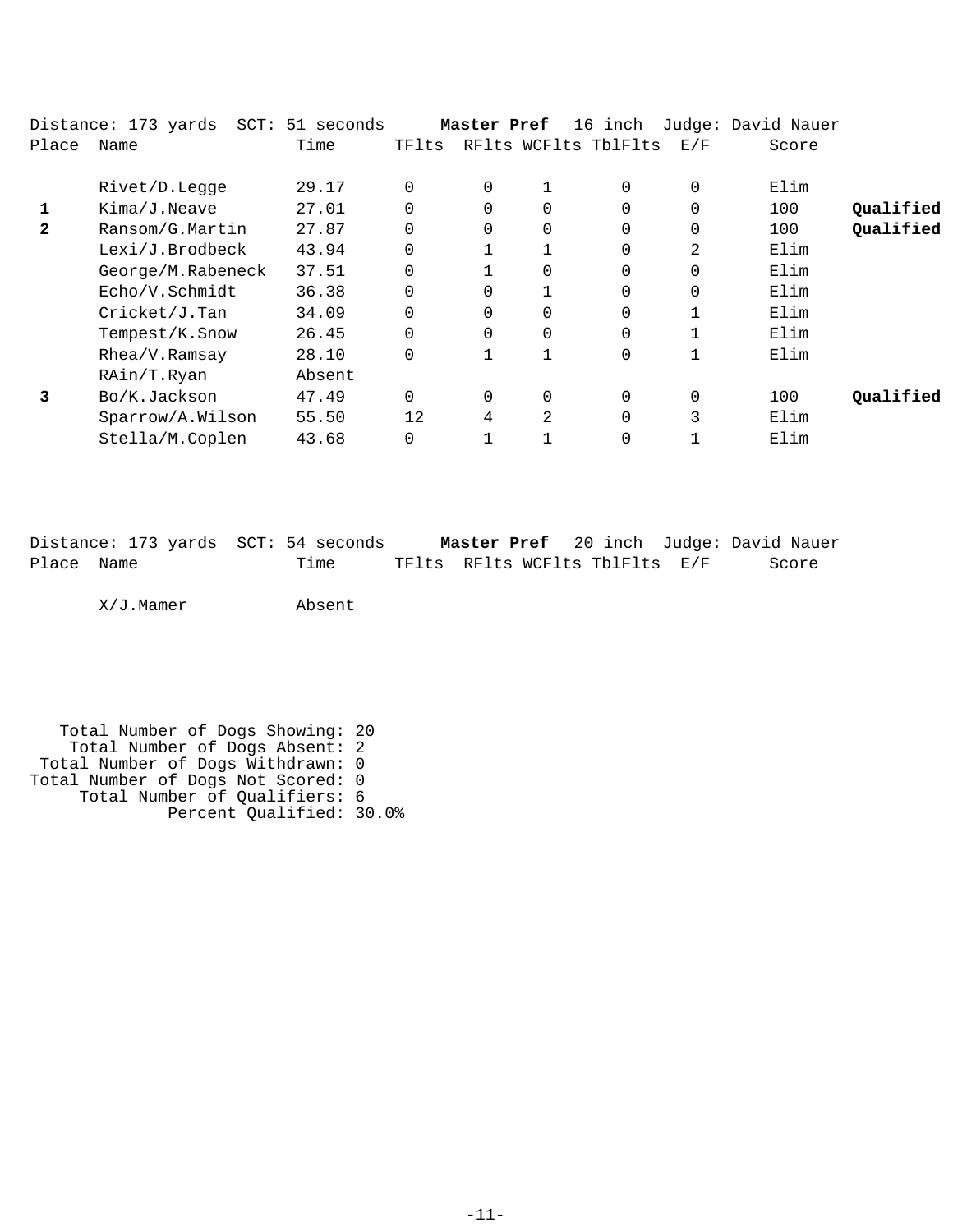## **Saturday, June 18, 2022 Wichita Dog Training Club Master/Excellent Standard**

Distance: 178 yards SCT: 71 seconds **Excellent** 12 inch Judge: David Nauer

| Place      | Name                                          | Time    |             |              |                | TFlts RFlts WCFlts TblFlts     | E/F                        | Score |
|------------|-----------------------------------------------|---------|-------------|--------------|----------------|--------------------------------|----------------------------|-------|
|            | Wrigley/C.Miller                              | 72.02   | 3           | 2            | $\mathbf 0$    | $\mathbf 0$                    | 0                          | Elim  |
|            | Stilly/K.Kirk                                 | 66.49   | $\Omega$    | $\Omega$     | $\overline{2}$ | $\mathbf{1}$                   | $\mathbf{1}$               | Elim  |
|            |                                               |         |             |              |                |                                |                            |       |
|            |                                               |         |             |              |                |                                |                            |       |
|            | Distance: 185 yards SCT: 70 seconds Excellent |         |             |              |                |                                | 16 inch Judge: David Nauer |       |
| Place Name |                                               | Time    |             |              |                | TFlts RFlts WCFlts TblFlts E/F |                            | Score |
|            | Pearlie/A.Wilson                              | 43.79   | $\mathsf 0$ | $\mathsf{O}$ | $\mathsf{O}$   | $\mathsf{O}$                   | $\mathbf{1}$               | Elim  |
|            | Tu/K.Snow                                     | No Time |             | $\Omega$     | $\mathbf{1}$   | $\Omega$                       | $\mathbf 1$                | Elim  |
|            | Jenna/N.Callahan                              | No Time |             | $\mathbf{1}$ | $\Omega$       | $\Omega$                       | 2                          | Elim  |
|            |                                               |         |             |              |                |                                |                            |       |
|            |                                               |         |             |              |                |                                |                            |       |
|            | Distance: 192 yards SCT: 67 seconds Excellent |         |             |              |                |                                | 20 inch Judge: David Nauer |       |
| Place Name |                                               | Time    |             |              |                | TFlts RFlts WCFlts TblFlts E/F |                            | Score |
|            |                                               |         |             |              |                |                                |                            |       |
|            | Cooper/E.Hefley                               | 56.27   | 0           | 0            | 0              | $\mathsf{O}$                   | $\mathbf 1$                | Elim  |
|            | Koa/J.Metzger                                 | 44.05   | $\Omega$    | $\Omega$     | $\mathsf{O}$   | $\Omega$                       | $\mathbf 1$                | Elim  |
|            | Mela/K.Jackson                                | No Time |             | б.           | $\Omega$       | $\Omega$                       | 3                          | Elim  |
|            |                                               |         |             |              |                |                                |                            |       |
|            |                                               |         |             |              |                |                                |                            |       |
|            | Distance: 192 yards SCT: 71 seconds Excellent |         |             |              |                |                                | 24 inch Judge: David Nauer |       |
| Place      | Name                                          | Time    |             |              |                | TFlts RFlts WCFlts TblFlts E/F |                            | Score |
|            |                                               |         |             |              |                |                                |                            |       |

1 Creed/S.Gill 48.63 0 0 0 0 0 100 **Qualified** 

 Total Number of Dogs Showing: 9 Total Number of Dogs Absent: 0 Total Number of Dogs Withdrawn: 0 Total Number of Dogs Not Scored: 0 Total Number of Qualifiers: 1 Percent Qualified: 11.1%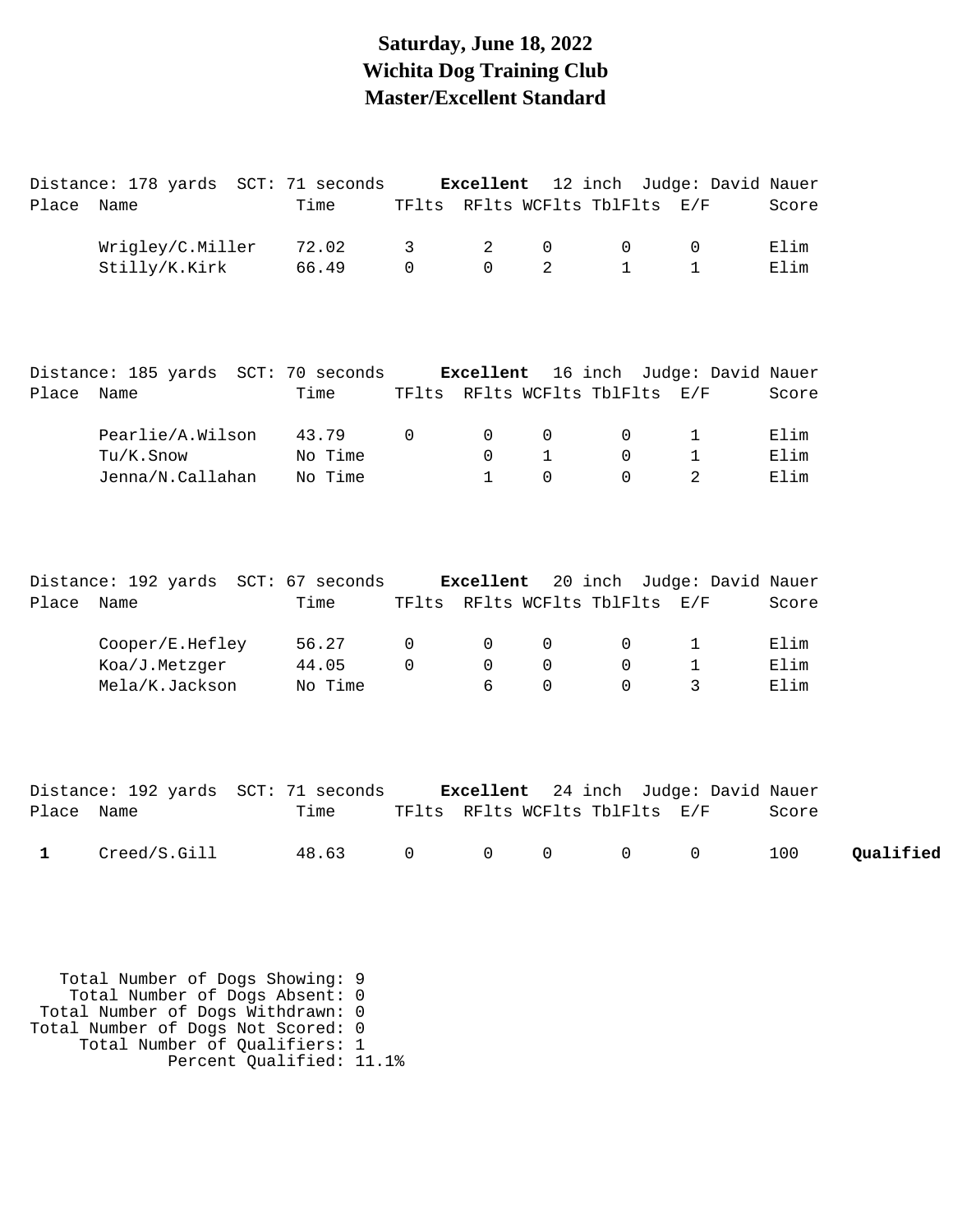|            |               | Distance: 178 yards SCT: 76 seconds |  |                                         | <b>Master</b> 8 inch Judge: David Nauer |                |       |           |
|------------|---------------|-------------------------------------|--|-----------------------------------------|-----------------------------------------|----------------|-------|-----------|
| Place Name |               | Time                                |  |                                         | TFlts RFlts WCFlts TblFlts E/F          |                | Score |           |
|            | Burt/P.Arnold | 62.87                               |  |                                         | $0 \qquad 1 \qquad 0 \qquad 0$          |                | Elim  |           |
|            | Dash/D.Feeler | 48.79                               |  | $\begin{matrix} 0 & 0 & 0 \end{matrix}$ | $\overline{0}$                          | $\overline{0}$ | 100   | Qualified |
|            | Pico/D.Flores | Absent                              |  |                                         |                                         |                |       |           |

|       | Distance: 178 yards SCT: 71 seconds |       |          | Master   |          | 12 inch Judge: David Nauer     |       |           |
|-------|-------------------------------------|-------|----------|----------|----------|--------------------------------|-------|-----------|
| Place | Name                                | Time  |          |          |          | TFlts RFlts WCFlts TblFlts E/F | Score |           |
|       | Allie/M.Kriley                      | 54.28 | $\Omega$ | $\sim$ 1 | $\Omega$ | $\Omega$                       | Elim  |           |
|       | Glow/C.Schmidt                      | 40.96 | $\Omega$ | $\Omega$ | $\Omega$ | $\Omega$                       | 100   | Qualified |
|       | Maggie/K.Kirk                       | 55.28 | $\Omega$ |          |          | $\Omega$                       | Elim  |           |
|       | Palace/A.Janis                      | 67.86 |          |          |          |                                | Elim  |           |

|              | Distance: 185 yards SCT: 70 seconds |        |          | Master   | 16 inch |                      | Judge: David Nauer |       |           |
|--------------|-------------------------------------|--------|----------|----------|---------|----------------------|--------------------|-------|-----------|
| Place        | Name                                | Time   | TFlts    |          |         | RFlts WCFlts TblFlts | E/F                | Score |           |
|              | Bella/M.Johnston-Ko 58.81           |        | $\Omega$ |          | 0       | $\Omega$             |                    | Elim  |           |
|              | Mila/C.Buckley                      | 47.57  | 0        |          | 0       | 0                    |                    | Elim  |           |
|              | Devi/L.Bredahl                      | 45.43  | $\Omega$ |          | 0       | $\Omega$             | $\Omega$           | Elim  |           |
|              | Faith/G.Martin                      | 41.87  | 0        |          |         | $\Omega$             |                    | Elim  |           |
|              | Abby/K.Ketner                       | Absent |          |          |         |                      |                    |       |           |
| $\mathbf{2}$ | Kipsey/I.Pennington                 | 48.93  | $\Omega$ |          | 0       | 0                    | $\Omega$           | 100   | Qualified |
|              | Streak/C.Griffith                   | 47.76  | $\Omega$ |          | 0       | $\Omega$             | 0                  | 100   | Qualified |
|              | Jetson/M.Jones                      | 50.46  | $\Omega$ | $\Omega$ | 0       | $\Omega$             | $\Omega$           | 100   | Qualified |
|              | Bentley/S.Cox                       | 50.13  |          |          | 0       | 0                    |                    | Elim  |           |

|       | Distance: 192 yards | SCT: 67 seconds |          | Master   | 20 inch  | Judge: David Nauer   |          |       |           |
|-------|---------------------|-----------------|----------|----------|----------|----------------------|----------|-------|-----------|
| Place | Name                | Time            | TFlts    |          |          | RFlts WCFlts TblFlts | E/F      | Score |           |
|       | Yaso/S.Vold         | 50.71           | $\Omega$ | 0        | 0        | 0                    | 0        | 100   | Qualified |
|       | Roxie/P.Clement     | 51.82           | 0        |          | 0        | 0                    | 0        | Elim  |           |
|       | $O/K$ . Nenow       | 39.62           | 0        |          | $\Omega$ | $\Omega$             | $\Omega$ | Elim  |           |
|       | Zoey/D.Hecht        | 42.57           | 0        | $\Omega$ | 0        | $\Omega$             |          | Elim  |           |
|       | Rudy/L.Dubaldo      | 56.72           | 0        | $\Omega$ | 2        | $\Omega$             | $\Omega$ | Elim  |           |
| 4     | Ast'N/N.Lende       | 40.48           | 0        | $\Omega$ | $\Omega$ | $\Omega$             | 0        | 100   | Oualified |
|       | Doree/R.Miller      | 44.84           | 0        | $\Omega$ | $\Omega$ | $\Omega$             |          | Elim  |           |
|       | Kitt/S.Williams     | 44.68           | $\Omega$ | 0        | $\Omega$ | $\Omega$             |          | Elim  |           |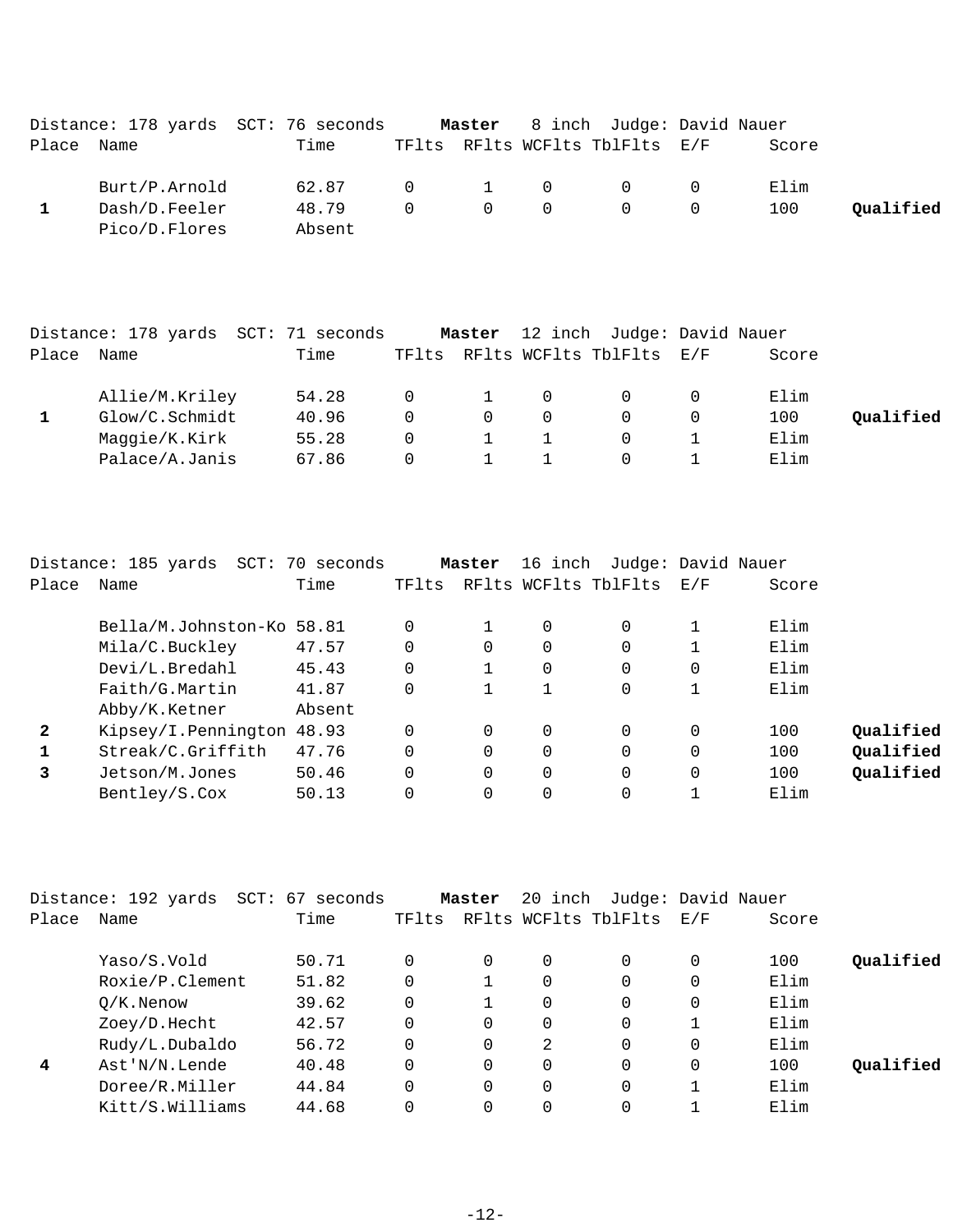|              | Castle/V.Boyer    | 47.96   | $\Omega$ | $\Omega$       | 2              | $\Omega$ | 0        | Elim |           |
|--------------|-------------------|---------|----------|----------------|----------------|----------|----------|------|-----------|
|              | Rik/M.Rabeneck    | No Time |          | 0              | 0              | $\Omega$ | 3        | Elim |           |
|              | Annie/L.Morgan    | No Time |          | 0              | $\overline{2}$ | 1        | 1        | Elim |           |
|              | Yeti/H.Smith      | 43.49   | $\Omega$ | $\Omega$       | 0              | $\Omega$ | 0        | 100  | Qualified |
| 1            | Rosa/R.Ramsay     | 38.92   | $\Omega$ | 0              | 0              | 0        | 0        | 100  | Qualified |
|              | Westley/A.Kremer  | 56.49   | $\Omega$ |                | $\Omega$       | $\Omega$ | 0        | Elim |           |
|              | Teagyn/D.Boso     | No Time |          | $\Omega$       | 1              | $\Omega$ | 1        | Elim |           |
|              | Tinka/D.Feeler    | No Time |          |                | 0              | 0        | 1        | Elim |           |
|              | Effy/S.Vold       | 45.90   | $\Omega$ |                | 0              | $\Omega$ | 3        | Elim |           |
|              | Dizzy/D.Flores    | 44.01   | $\Omega$ | $\Omega$       | 0              | $\Omega$ | 0        | 100  | Qualified |
|              | Kindle/P.Leach    | 45.74   | $\Omega$ | 0              | 0              | $\Omega$ | 0        | 100  | Qualified |
|              | Hadji/J.Arnold    | 45.40   | $\Omega$ | $\Omega$       | $\Omega$       | $\Omega$ | $\Omega$ | 100  | Qualified |
|              | Jake/M.Wallis     | 41.15   | $\Omega$ | 1              | 0              | 0        | 1        | Elim |           |
|              | Cayenne/S.Huffman | Absent  |          |                |                |          |          |      |           |
|              | Roma/V.Ramsay     | 56.85   | $\Omega$ | $\overline{2}$ | 1              | $\Omega$ | 0        | Elim |           |
| $\mathbf{2}$ | Rapture/G.Martin  | 39.00   | $\Omega$ | 0              | 0              | $\Omega$ | 0        | 100  | Qualified |
|              | Wushu/S.Vold      | No Time |          | $\Omega$       | 0              | $\Omega$ | 3        | Elim |           |
| 3            | Cruz'N/S.Henry    | 40.18   | $\Omega$ | $\Omega$       | 0              | $\Omega$ | $\Omega$ | 100  | Qualified |
|              | Xen/M.Root        | 47.77   | $\Omega$ | 0              | 0              | 0        | 1        | Elim |           |
|              | Solo/L.Morgan     | 51.31   | $\Omega$ | $\Omega$       | 0              | $\Omega$ | $\Omega$ | 100  | Qualified |
|              | Rance/J.McFadden  | 43.22   | $\Omega$ | $\Omega$       | 0              | $\Omega$ | 0        | 100  | Qualified |
|              | Jovi/R.Wallis     | No Time |          | 0              | 0              | 0        | 2        | Elim |           |
|              |                   |         |          |                |                |          |          |      |           |

|       | Distance: 192 yards SCT: 71 seconds |       |          | Master   |          | 24 inch Judge: David Nauer |     |       |           |
|-------|-------------------------------------|-------|----------|----------|----------|----------------------------|-----|-------|-----------|
| Place | Name                                | Time  | TFlts    |          |          | RFlts WCFlts TblFlts       | E/F | Score |           |
|       | Nate/M.Gallagher                    | 50.30 | $\Omega$ | $\Omega$ | $\Omega$ |                            |     | 100   | Qualified |
|       | Lucy/L.Kremer                       | 44.66 | $\Omega$ | $\Omega$ | 0        |                            |     | 100   | Qualified |
|       | Blade/B.Nash                        | 48.57 | $\Omega$ | $\Omega$ | 0        |                            |     | Elim  |           |
|       | Dia/P.Harris                        | 50.94 | $\Omega$ |          |          |                            |     | Elim  |           |
|       |                                     |       |          |          |          |                            |     |       |           |

|              | Distance: 192 yards SCT: 67 seconds |  |                                | <b>Master</b> 24 inch Choice Judge: David Nauer |           |
|--------------|-------------------------------------|--|--------------------------------|-------------------------------------------------|-----------|
| Place Name   | Time                                |  | TFlts RFlts WCFlts TblFlts E/F | Score                                           |           |
| $\mathbf{1}$ | $Roque/D.Woodman$ $37.11$ 0 0 0 0 0 |  |                                | 100                                             | Qualified |

 Total Number of Dogs Showing: 48 Total Number of Dogs Absent: 3 Total Number of Dogs Withdrawn: 0 Total Number of Dogs Not Scored: 0 Total Number of Qualifiers: 19 Percent Qualified: 39.6%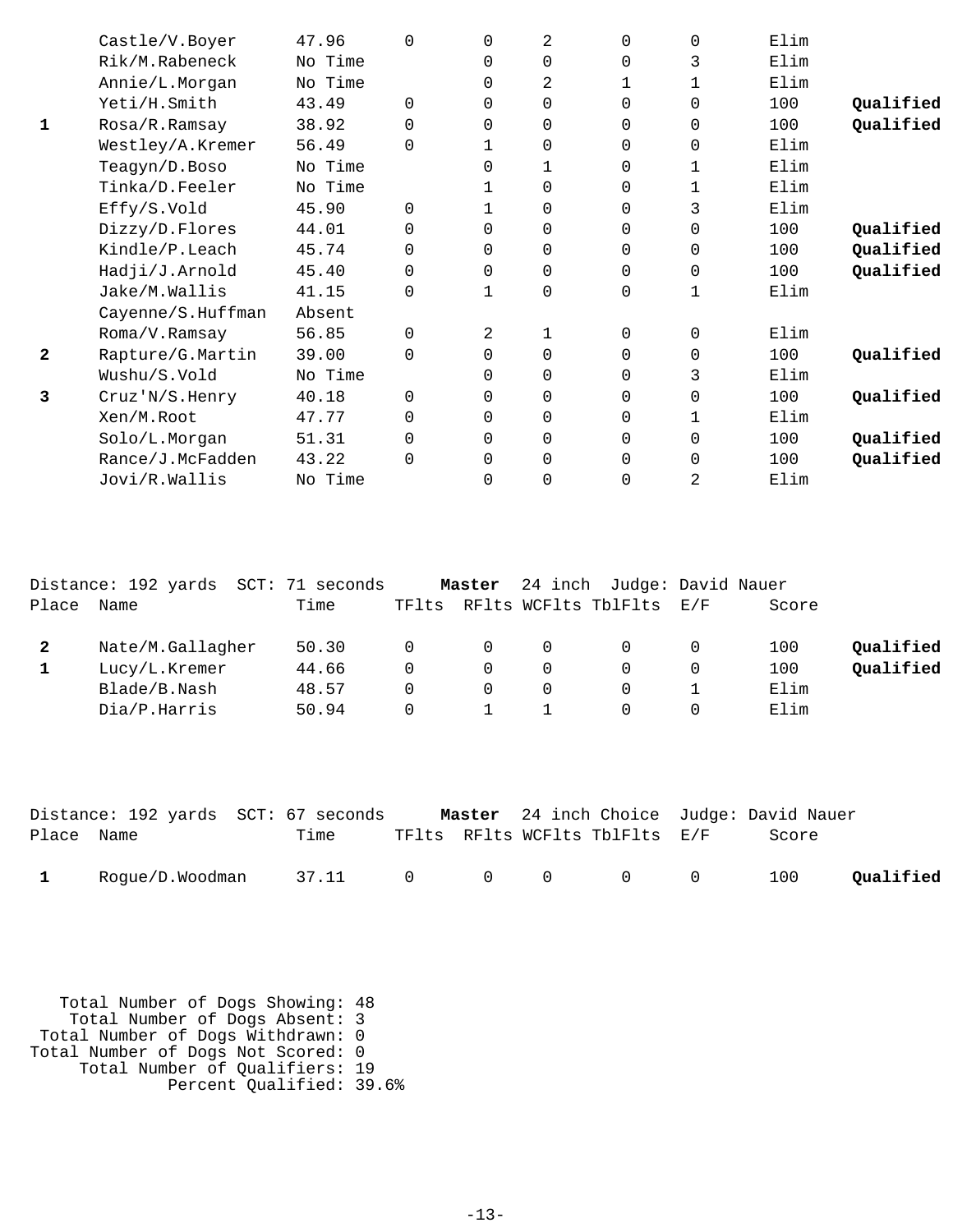|       | Distance: 178 yards SCT: 76 seconds                                                   |       |             | Excellent Pref       |                         |                                |                     | 8 inch Judge: David Nauer |
|-------|---------------------------------------------------------------------------------------|-------|-------------|----------------------|-------------------------|--------------------------------|---------------------|---------------------------|
| Place | Name                                                                                  | Time  |             |                      |                         | TFlts RFlts WCFlts TblFlts E/F |                     | Score                     |
|       | Colton/B.Raines                                                                       | 63.73 | $\mathbf 0$ | $\mathbf{1}$         | $\overline{0}$          | 1                              | $\Omega$            | Elim                      |
| Place | Distance: 192 yards SCT: 72 seconds Excellent Pref 16 inch Judge: David Nauer<br>Name | Time  |             |                      |                         | TFlts RFlts WCFlts TblFlts E/F |                     | Score                     |
|       | Sparrow/A.Wilson No Time<br>Shiner/B.Sheets-Kli 40.82                                 |       | $\Omega$    | $\Omega$<br>$\Omega$ | $\mathbf 0$<br>$\Omega$ | $\Omega$                       | 2<br>$\overline{4}$ | Elim<br>Elim              |
|       | Stella/M.Coplen                                                                       | 60.49 |             | 0                    | 0                       |                                | 2                   | Elim                      |

 Total Number of Dogs Showing: 4 Total Number of Dogs Absent: 0 Total Number of Dogs Withdrawn: 0 Total Number of Dogs Not Scored: 0 Total Number of Qualifiers: 0 Percent Qualified: 0.0%

|            | Distance: 178 yards SCT: 81 seconds |       |  |                                         | <b>Master Pref</b> 4 inch Judge: David Nauer |
|------------|-------------------------------------|-------|--|-----------------------------------------|----------------------------------------------|
| Place Name |                                     | Time  |  | TFlts RFlts WCFlts TblFlts E/F          | Score                                        |
|            | Phlaym/A.Janis                      | 49.38 |  | $0 \qquad 1 \qquad 1 \qquad 0 \qquad 0$ | Elim                                         |

|       | Distance: 178 yards SCT: 76 seconds |       |          |                |          |                                | Master Pref 8 inch Judge: David Nauer |           |
|-------|-------------------------------------|-------|----------|----------------|----------|--------------------------------|---------------------------------------|-----------|
| Place | Name                                | Time  |          |                |          | TFlts RFlts WCFlts TblFlts E/F | Score                                 |           |
|       | Liza Jane/T.Fairban 60.01           |       | $\Omega$ | $\overline{2}$ |          | $\Omega$                       | Elim                                  |           |
|       | Cowboy/L.Harper                     | 54.71 | $\Omega$ | $\Omega$       | $\Omega$ |                                | 100                                   | Oualified |
|       | Primo/A.Janis                       | 60.64 | $\Omega$ | $\Omega$       | 0        |                                | 100                                   | Qualified |
|       | Arlo/A.Lenhart-Murr 72.05           |       | $\Omega$ | (              | 0        | <sup>O</sup>                   | 100                                   | Oualified |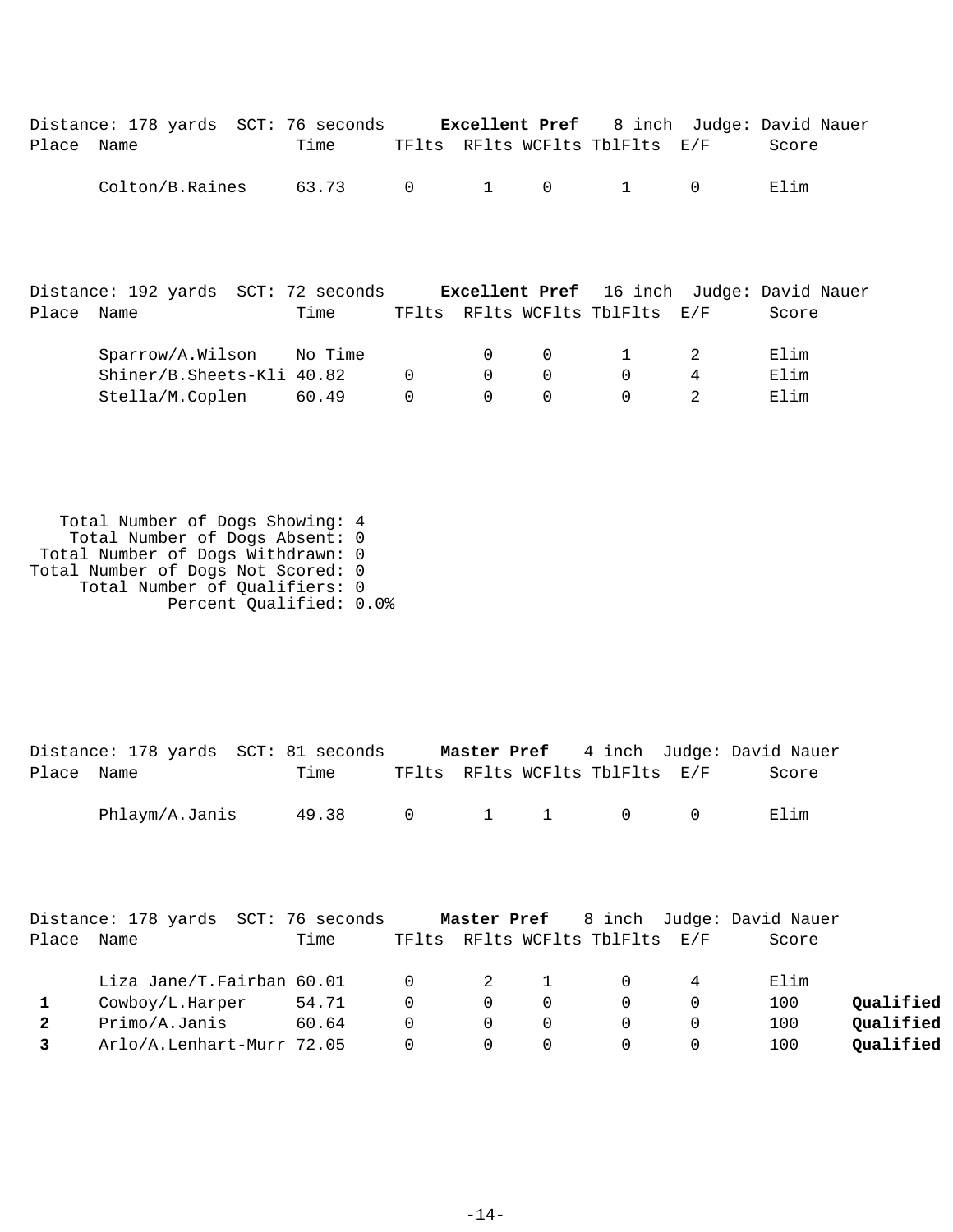|            | Distance: 185 yards SCT: 75 seconds Master Pref 12 inch Judge: David Nauer |                 |  |                                             |                                                 |  |
|------------|----------------------------------------------------------------------------|-----------------|--|---------------------------------------------|-------------------------------------------------|--|
| Place Name |                                                                            | Time            |  | TFlts RFlts WCFlts TblFlts E/F              | Score                                           |  |
|            | Posse/L.Harper                                                             | 57.33 0 0 1 0 0 |  |                                             | Elim                                            |  |
|            | Abby/J.Moeller No Time                                                     |                 |  | $\begin{matrix} 0 & 0 & 0 & 2 \end{matrix}$ | Elim                                            |  |
| Place Name | Distance: 192 yards SCT: 72 seconds                                        | Time            |  | TFlts RFlts WCFlts TblFlts E/F              | Master Pref 16 inch Judge: David Nauer<br>Score |  |

| Rivet/D.Legge     | No Time |          | 2 | 0        | 2 | Elim |           |
|-------------------|---------|----------|---|----------|---|------|-----------|
| Ransom/G.Martin   | 46.37   | 0        | 0 | 0        |   | Elim |           |
| Lexi/J.Brodbeck   | 55.08   |          |   | 0        | 0 | Elim |           |
| George/M.Rabeneck | No Time | 0        | 0 | 0        | 3 | Elim |           |
| Echo/V.Schmidt    | 53.09   | $\Omega$ | 0 | 0        | 0 | 100  | Oualified |
| $Cricket/J$ . Tan | Absent  |          |   |          |   |      |           |
| Tempest/K.Snow    | Absent  |          |   |          |   |      |           |
| Rhea/V.Ramsay     | 43.41   |          | 0 | $\Omega$ | 0 | Elim |           |
| RAin/T.Ryan       | Absent  |          |   |          |   |      |           |
| Bo/K.Jackson      | No Time |          | 0 |          |   | Elim |           |

```
 Total Number of Dogs Showing: 14
 Total Number of Dogs Absent: 3
 Total Number of Dogs Withdrawn: 0
Total Number of Dogs Not Scored: 0
 Total Number of Qualifiers: 4
 Percent Qualified: 28.6%
```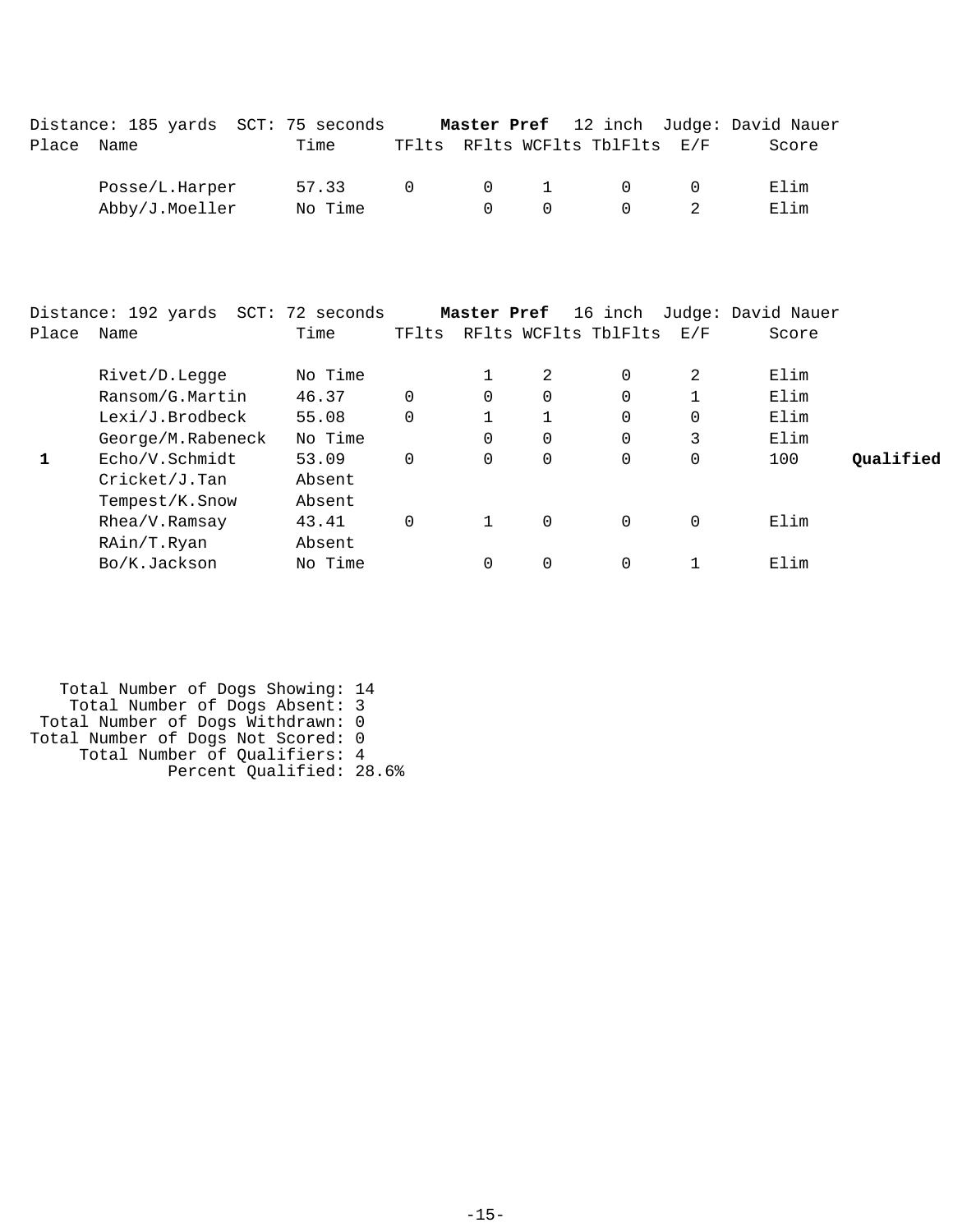# **Saturday, June 18, 2022 Wichita Dog Training Club Open JWW**

| Place Name   |                                                                                     | Time                      |                     |                   |                     | TFlts RFlts WCFlts TblFlts E/F                               |                  | Score        |           |
|--------------|-------------------------------------------------------------------------------------|---------------------------|---------------------|-------------------|---------------------|--------------------------------------------------------------|------------------|--------------|-----------|
| $\mathbf 1$  | Harper/M.Kriley                                                                     | 35.37                     | $\mathsf{O}$        | $\mathbf{1}$      | $\mathsf{O}$        | $\mathsf{O}$                                                 | $\mathsf{O}$     | 95           | Qualified |
|              |                                                                                     |                           |                     |                   |                     |                                                              |                  |              |           |
| Place Name   |                                                                                     | Time                      |                     |                   |                     | TFlts RFlts WCFlts TblFlts E/F                               |                  | Score        |           |
|              | Wyatt/J.Rizzi<br>Moxie/M.Huhnke                                                     | 32.87<br>49.53            | 0<br>6              | 2<br>$\mathbf{1}$ | 2<br>$\overline{2}$ | 0<br>$\mathsf{O}$                                            | 1<br>$\mathbf 0$ | Elim<br>Elim |           |
| Place Name   | Distance: 153 yards SCT: 44 seconds Open                                            | Time                      |                     |                   |                     | 20 inch Judge: David Nauer<br>TFlts RFlts WCFlts TblFlts E/F |                  | Score        |           |
|              | Groot/L.Morgan                                                                      | 46.68                     | 4                   | 6                 | $\mathbf{1}$        | $\mathsf{O}$                                                 | 5                | Elim         |           |
|              | Rudy/L.Moyer<br>Belen/J.Mamer<br>Tru/S.Hoffman                                      | 31.58<br>Absent<br>Absent | $\mathbf 0$         | 0                 | $\mathbf{1}$        | $\mathbf 0$                                                  | $\mathbf{1}$     | Elim         |           |
| $\mathbf{1}$ | Rikka/C.Asbury<br>Star/M.Weaver                                                     | 27.25<br>Absent           | $\mathsf{O}\xspace$ | 0                 | 0                   | $\mathbf 0$                                                  | $\mathbf 0$      | 100          | Qualified |
|              | Twix/E.Kroetch                                                                      | 47.23                     | 6                   | $\mathbf{1}$      | $\mathbf 0$         | $\mathbf 0$                                                  | 2                | Elim         |           |
|              | Distance: 153 yards SCT: 46 seconds                                                 |                           |                     |                   |                     | Open 24 inch Judge: David Nauer                              |                  |              |           |
| Place Name   |                                                                                     | Time                      |                     |                   |                     | TFlts RFlts WCFlts TblFlts E/F                               |                  | Score        |           |
|              | Vortex/C.Jackson 33.50                                                              |                           | $\overline{0}$      | $\mathsf{O}$      |                     | $1 \qquad \qquad 0$                                          | $\overline{0}$   | Elim         |           |
|              | Distance: 153 yards  SCT: 44 seconds <b>Open</b> 24 inch Choice  Judge: David Nauer |                           |                     |                   |                     |                                                              |                  |              |           |
| Place Name   |                                                                                     | Time                      |                     |                   |                     | TFlts RFlts WCFlts TblFlts E/F                               |                  | Score        |           |
|              | Tita'N/N.Lende                                                                      | 31.97                     | 0                   | 2                 | 0                   | $\mathsf{O}$                                                 | $\mathbf 1$      | Elim         |           |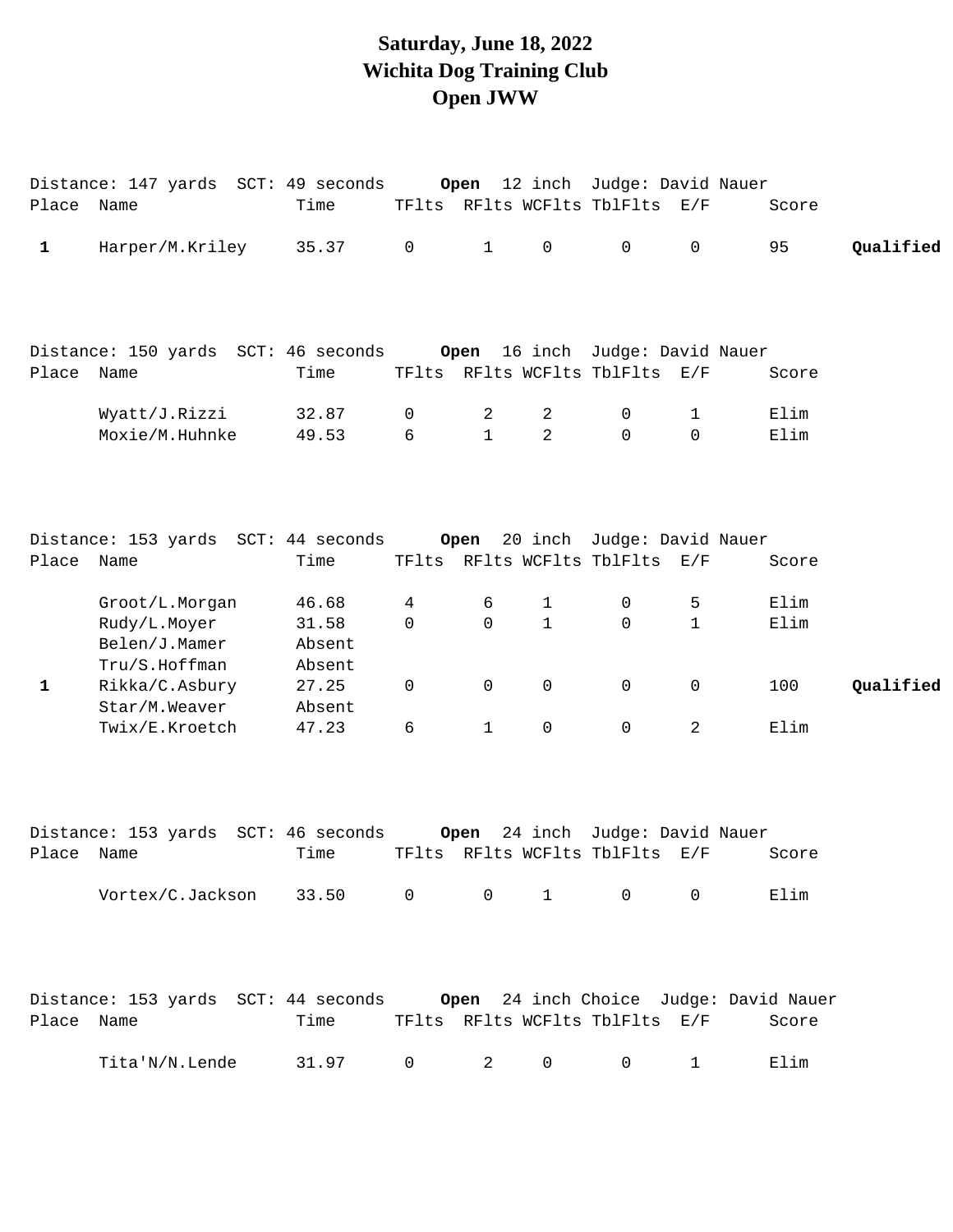Total Number of Dogs Showing: 9 Total Number of Dogs Absent: 3 Total Number of Dogs Withdrawn: 0 Total Number of Dogs Not Scored: 0 Total Number of Qualifiers: 2 Percent Qualified: 22.2%

|              |               | Distance: 150 yards SCT: 51 seconds |                                |  | <b>Open Pref</b> 12 inch Judge: David Nauer |       |           |
|--------------|---------------|-------------------------------------|--------------------------------|--|---------------------------------------------|-------|-----------|
| Place Name   |               | Time                                | TFlts RFlts WCFlts TblFlts E/F |  |                                             | Score |           |
| $\mathbf{1}$ | Takoda/T.Kaup | 30.71 0 0 0 0 0                     |                                |  |                                             | 100   | Oualified |

|            |               | Distance: 153 yards  SCT: 49 seconds |                                |                                                               |           | <b>Open Pref</b> 16 inch Judge: David Nauer |
|------------|---------------|--------------------------------------|--------------------------------|---------------------------------------------------------------|-----------|---------------------------------------------|
| Place Name |               | Time                                 | TFlts RFlts WCFlts TblFlts E/F |                                                               |           | Score                                       |
|            | Tank/R.Thomas | 34.45                                | $\overline{a}$                 | $\begin{array}{ccc} & & & 1 & \quad & \mathbf{0} \end{array}$ | $\bigcap$ | Elim                                        |

 Total Number of Dogs Showing: 2 Total Number of Dogs Absent: 0 Total Number of Dogs Withdrawn: 0 Total Number of Dogs Not Scored: 0 Total Number of Qualifiers: 1 Percent Qualified: 50.0%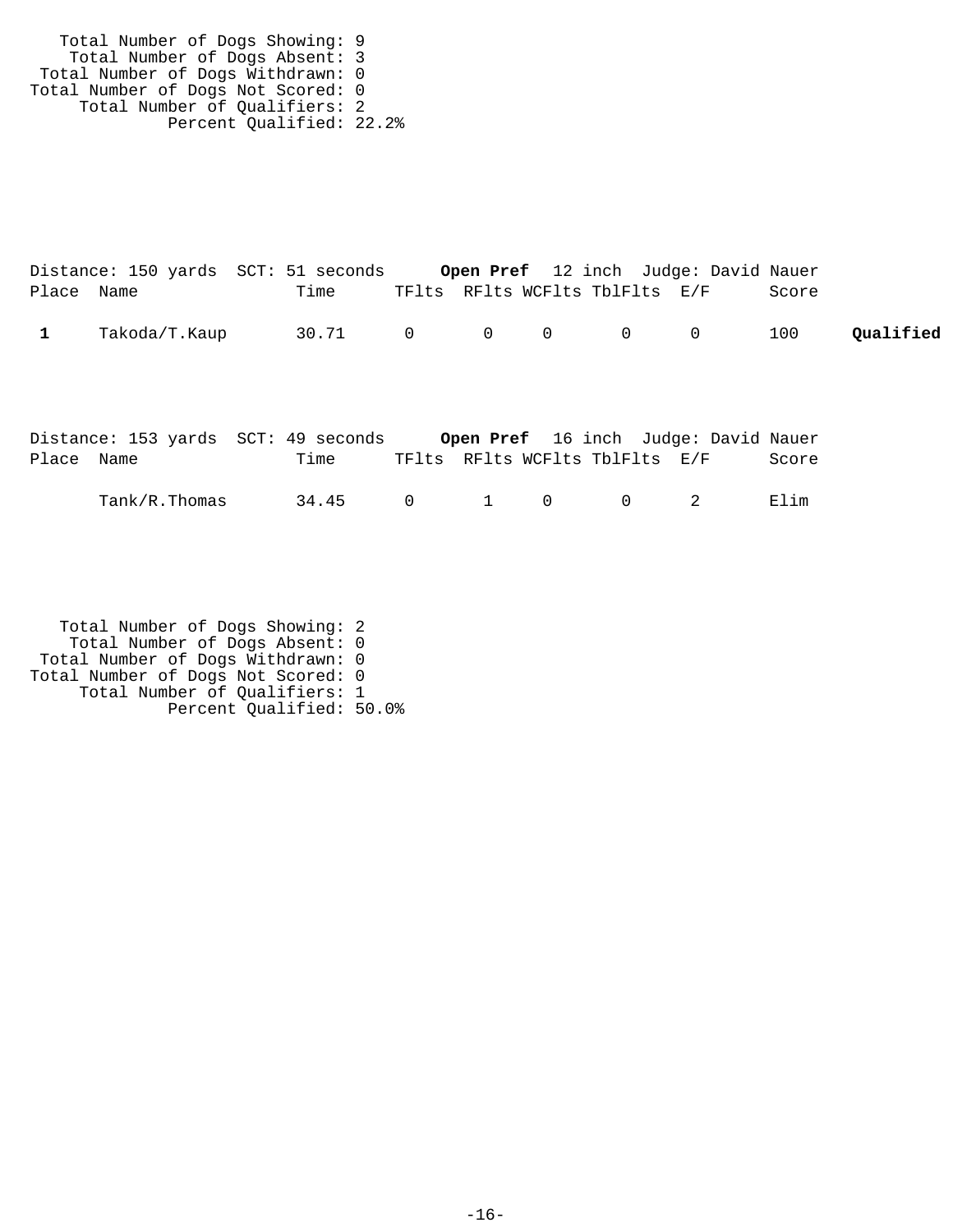# **Saturday, June 18, 2022 Wichita Dog Training Club Open Standard**

|              | Distance: 158 yards SCT: 72 seconds Open                                           |                                               |                     |                        |                              | 12 inch Judge: David Nauer                                        |                        |                      |           |
|--------------|------------------------------------------------------------------------------------|-----------------------------------------------|---------------------|------------------------|------------------------------|-------------------------------------------------------------------|------------------------|----------------------|-----------|
| Place Name   |                                                                                    | Time                                          |                     |                        |                              | TFlts RFlts WCFlts TblFlts E/F                                    |                        | Score                |           |
| $\mathbf{1}$ | Harper/M.Kriley                                                                    | 50.63                                         | $\mathsf{O}\xspace$ | $\mathbf{1}$           | $\mathsf{O}\xspace$          | $\mathsf{O}$                                                      | $\mathsf{O}$           | 95                   | Qualified |
| Place        | Distance: 160 yards SCT: 69 seconds<br>Name                                        | Time                                          |                     |                        |                              | Open 16 inch Judge: David Nauer<br>TFlts RFlts WCFlts TblFlts E/F |                        | Score                |           |
|              | Wyatt/J.Rizzi<br>Moxie/M.Huhnke                                                    | No Time<br>79.31                              | 20                  | 1<br>3                 | $\mathbf{1}$<br>$\mathbf{1}$ | 0<br>$\Omega$                                                     | 1<br>$\mathbf{1}$      | Elim<br>Elim         |           |
| Place Name   |                                                                                    | Time                                          |                     |                        |                              | TFlts RFlts WCFlts TblFlts E/F                                    |                        | Score                |           |
|              | Groot/L.Morgan<br>Rudy/L.Moyer<br>Belen/J.Mamer<br>Tru/S.Hoffman<br>Rikka/C.Asbury | 82.42<br>51.07<br>Absent<br>Absent<br>No Time | 32<br>0             | 6<br>$\mathbf{1}$<br>1 | 4<br>$\mathbf{1}$<br>0       | 0<br>$\Omega$<br>0                                                | 0<br>$\mathbf{1}$<br>1 | Elim<br>Elim<br>Elim |           |
|              | Llea/K.Haynes<br>Distance: 162 yards SCT: 69 seconds                               | 60.25                                         | 0                   | 4                      | $\mathsf{3}$                 | $\mathbf 0$<br>Open 24 inch Judge: David Nauer                    | $\mathbf 1$            | Elim                 |           |
| Place Name   |                                                                                    | Time                                          |                     |                        |                              | TFlts RFlts WCFlts TblFlts E/F                                    |                        | Score                |           |
| 1            | Vortex/C.Jackson                                                                   | 52.14                                         | 0                   | $\mathsf{O}\xspace$    | 0                            | $\mathsf{O}\xspace$                                               | 0                      | 100                  | Qualified |

 Total Number of Dogs Showing: 8 Total Number of Dogs Absent: 2 Total Number of Dogs Withdrawn: 0 Total Number of Dogs Not Scored: 0 Total Number of Qualifiers: 2 Percent Qualified: 25.0%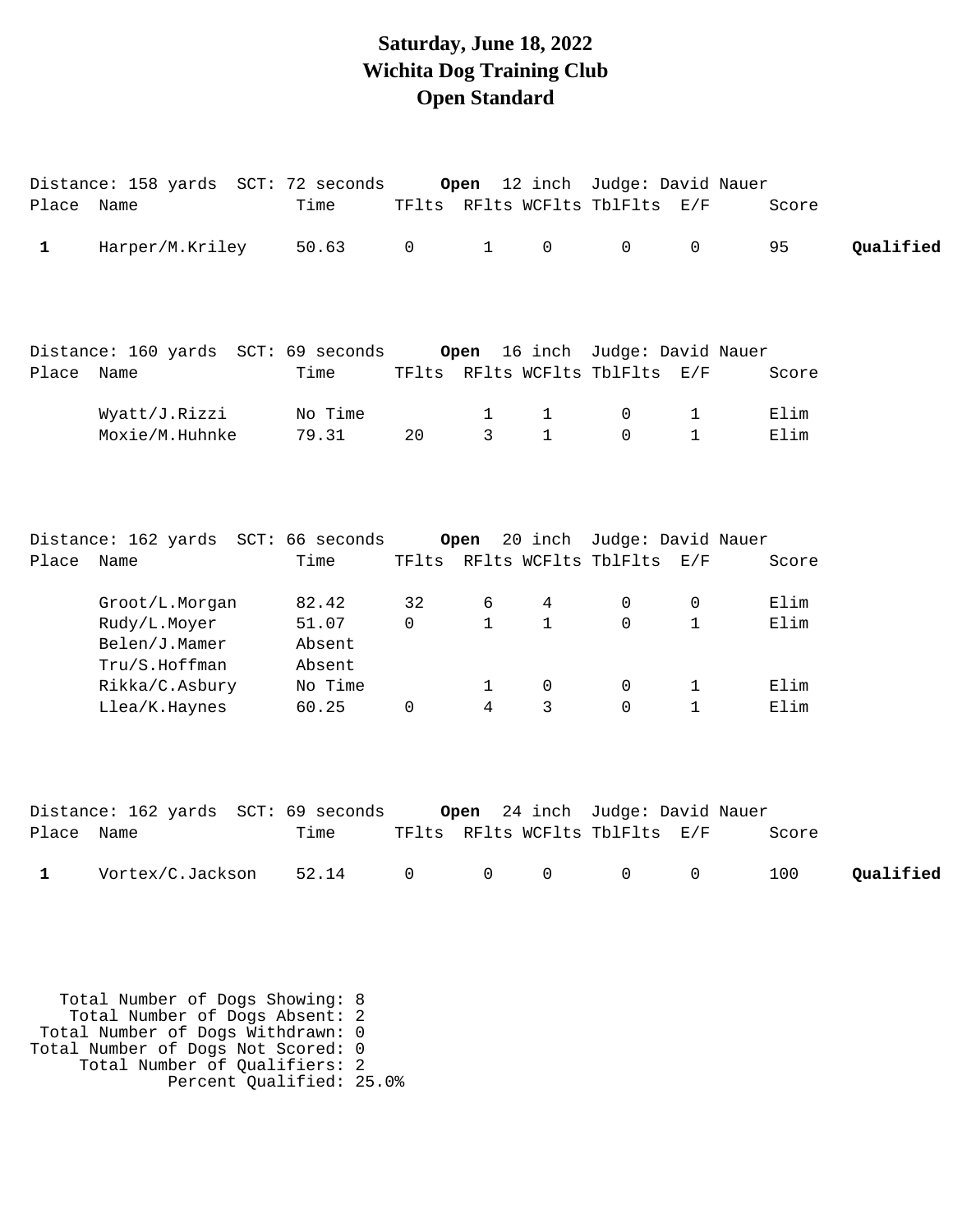|            | Distance: 160 yards SCT: 74 seconds |                |                  |          |          |                                | Open Pref 12 inch Judge: David Nauer |       |           |
|------------|-------------------------------------|----------------|------------------|----------|----------|--------------------------------|--------------------------------------|-------|-----------|
| Place Name |                                     | Time           |                  |          |          | TFlts RFlts WCFlts TblFlts E/F |                                      | Score |           |
|            | Takoda/T.Kaup<br>Declan/B.McLean    | 52.83<br>89.90 | $\Omega$<br>30 L | $\Omega$ | $\Omega$ | 1 0 0 0<br>$\bigcap$           |                                      | 95    | Qualified |

|            | Distance: 162 yards SCT: 71 seconds |       |                                |  |  | Open Pref 16 inch Judge: David Nauer |       |
|------------|-------------------------------------|-------|--------------------------------|--|--|--------------------------------------|-------|
| Place Name |                                     | Time  | TFlts RFlts WCFlts TblFlts E/F |  |  |                                      | Score |
|            | Lily/T.Nye                          | 60.49 | 0 3 2 0 1                      |  |  |                                      | Elim  |

 Total Number of Dogs Showing: 3 Total Number of Dogs Absent: 0 Total Number of Dogs Withdrawn: 0 Total Number of Dogs Not Scored: 0 Total Number of Qualifiers: 1 Percent Qualified: 33.3%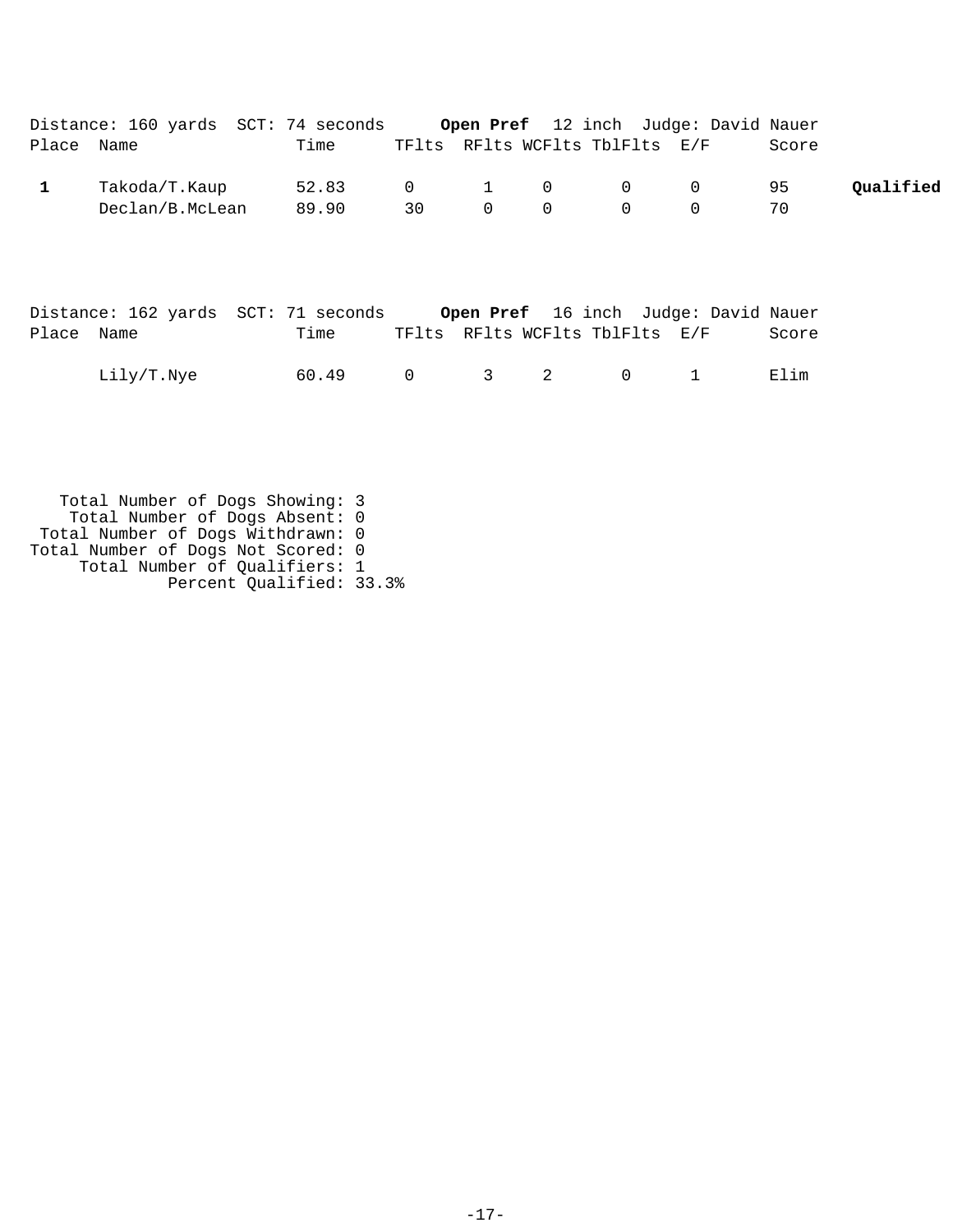## **Saturday, June 18, 2022 Wichita Dog Training Club Novice JWW**

|              | Distance: 124 yards SCT: 45 seconds Novice A 16 inch Judge: David Nauer |         |             |                                                    |   |                                |                |                                            |           |
|--------------|-------------------------------------------------------------------------|---------|-------------|----------------------------------------------------|---|--------------------------------|----------------|--------------------------------------------|-----------|
| Place Name   |                                                                         | Time    |             |                                                    |   | TFlts RFlts WCFlts TblFlts E/F |                | Score                                      |           |
|              | Portia/T.Ernst                                                          | No Time |             | $4\degree$                                         | 2 | $\overline{0}$                 |                | Elim                                       |           |
|              | Distance: 126 yards SCT: 42 seconds                                     |         |             |                                                    |   |                                |                | <b>Novice A</b> 20 inch Judge: David Nauer |           |
| Place Name   |                                                                         | Time    |             |                                                    |   | TFlts RFlts WCFlts TblFlts E/F |                | Score                                      |           |
| $\mathbf{1}$ | Llea/K.Haynes                                                           | 24.38 0 |             | $\begin{array}{ccc} & & 0 & \quad & 0 \end{array}$ |   | $\overline{0}$                 | $\overline{0}$ | 100                                        | Qualified |
|              | Zipper/P.Jordan                                                         | 22.62   | $\mathsf 0$ | $\overline{0}$                                     |   | $\mathsf{O}$                   | $\mathbf 0$    | Elim                                       |           |

 Total Number of Dogs Showing: 3 Total Number of Dogs Absent: 0 Total Number of Dogs Withdrawn: 0 Total Number of Dogs Not Scored: 0 Total Number of Qualifiers: 1 Percent Qualified: 33.3%

|       | Distance: 124 yards  SCT: 45 seconds |        |             |              |                | <b>Novice B</b> 16 inch Judge: David Nauer |             |       |           |
|-------|--------------------------------------|--------|-------------|--------------|----------------|--------------------------------------------|-------------|-------|-----------|
| Place | Name                                 | Time   | TFlts       |              |                | RFlts WCFlts TblFlts                       | E/F         | Score |           |
|       | Ryder/L.Harper                       | 25.55  | $\mathbf 0$ | 2            | $\overline{0}$ | $\Omega$                                   |             | Elim  |           |
|       |                                      |        |             |              |                |                                            |             |       |           |
|       | Distance: 126 yards SCT: 42 seconds  |        |             |              |                | Novice B 20 inch Judge: David Nauer        |             |       |           |
| Place | Name                                 | Time   |             |              |                | TFlts RFlts WCFlts TblFlts                 | E/F         | Score |           |
| 1     | Ice/D.Powers                         | 30.79  | $\mathbf 0$ | $\mathbf 1$  | $\mathbf 0$    | 0                                          | 0           | 95    | Qualified |
|       | Jitterbug/J.Tan                      | 37.32  | $\Omega$    | $\mathbf 0$  | 2              | $\Omega$                                   |             | Elim  |           |
|       | Brandi/R.Phillips                    | 33.89  | $\mathbf 0$ | $\mathbf{1}$ | 1              | $\Omega$                                   | $\mathbf 0$ | Elim  |           |
|       | Nimbus/J.Moeller                     | Absent |             |              |                |                                            |             |       |           |
|       | Spectre/K.Okumura                    | 18.93  | 0           | 0            | 0              | 0                                          |             | Elim  |           |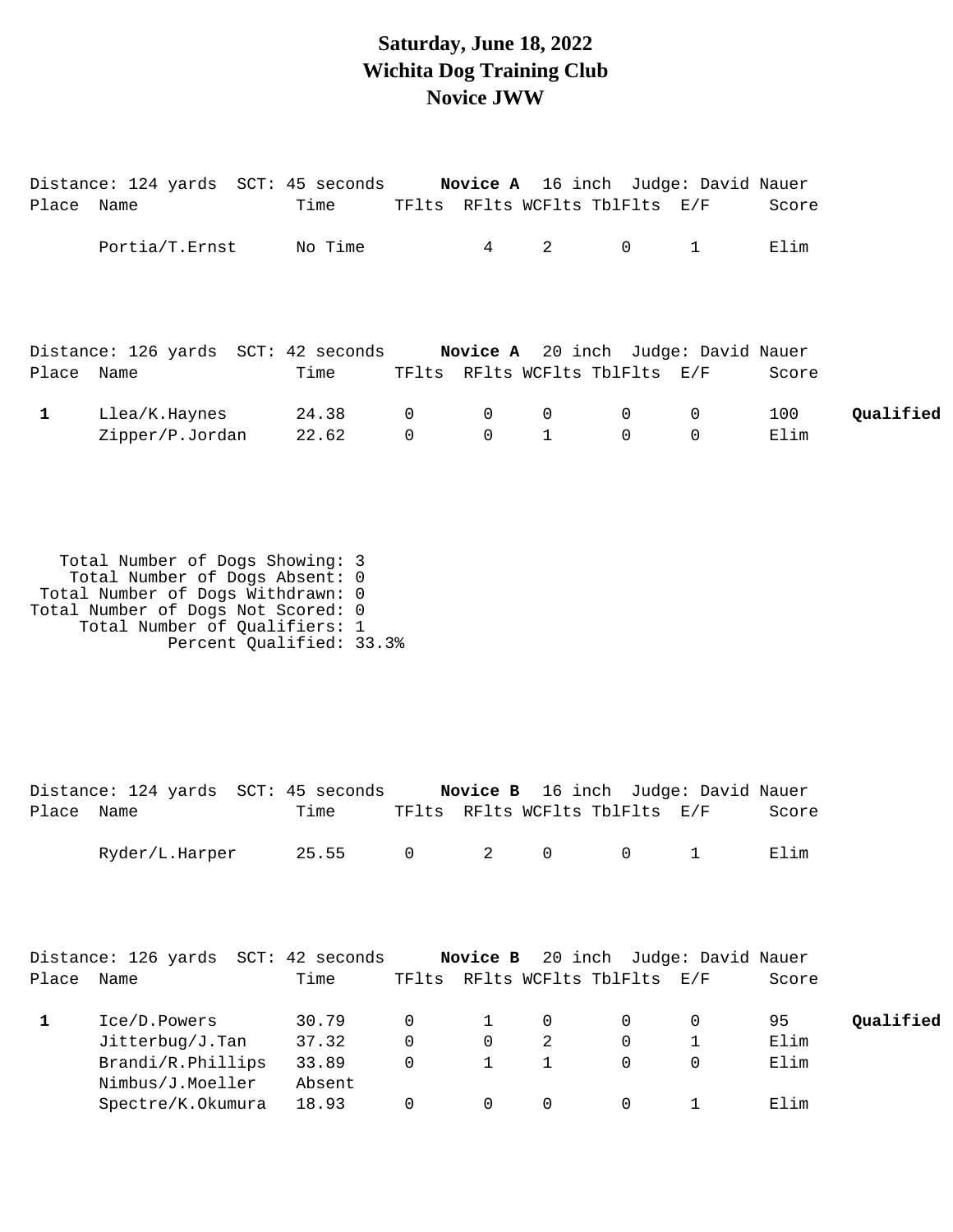|            | Distance: 126 yards SCT: 45 seconds |       |          |                                             | <b>Novice B</b> 24 inch Judge: David Nauer         |     |       |           |
|------------|-------------------------------------|-------|----------|---------------------------------------------|----------------------------------------------------|-----|-------|-----------|
| Place Name |                                     | Time  |          |                                             | TFlts RFlts WCFlts TblFlts E/F                     |     | Score |           |
|            | Emmy/P.Harris                       | 44.31 |          | $\begin{array}{cccc} 0 & 3 & 1 \end{array}$ | $\bigcap$                                          | - 0 | Elim  |           |
|            | Champ/L.Kremer                      | 22.55 | $\Omega$ | $\begin{matrix}0&0\end{matrix}$             | $\begin{array}{ccc} & & & 0 & \quad & \end{array}$ |     | 100   | Oualified |

 Total Number of Dogs Showing: 7 Total Number of Dogs Absent: 1 Total Number of Dogs Withdrawn: 0 Total Number of Dogs Not Scored: 0 Total Number of Qualifiers: 2 Percent Qualified: 28.6%

|              |                  | Distance: 126 yards SCT: 47 seconds |          |          |          |                                |          | Novice Pref 16 inch Judge: David Nauer |           |
|--------------|------------------|-------------------------------------|----------|----------|----------|--------------------------------|----------|----------------------------------------|-----------|
| Place        | Name             | Time                                |          |          |          | TFlts RFlts WCFlts TblFlts E/F |          | Score                                  |           |
|              | Paris/N.Wiles    | 43.56                               | $\Omega$ |          | 2 0      | $\overline{0}$                 | $\Omega$ | 90                                     | Oualified |
| $\mathbf{1}$ | Sami/V.Gough     | 24.94                               | $\cap$   | $\Omega$ | $\Omega$ |                                | $\Omega$ | 100                                    | Oualified |
|              | Cherry/S.Heckman | 51.47                               | -4       |          |          |                                | $\Omega$ | 91                                     | Oualified |

 Total Number of Dogs Showing: 3 Total Number of Dogs Absent: 0 Total Number of Dogs Withdrawn: 0 Total Number of Dogs Not Scored: 0 Total Number of Qualifiers: 3 Percent Qualified: 100.0%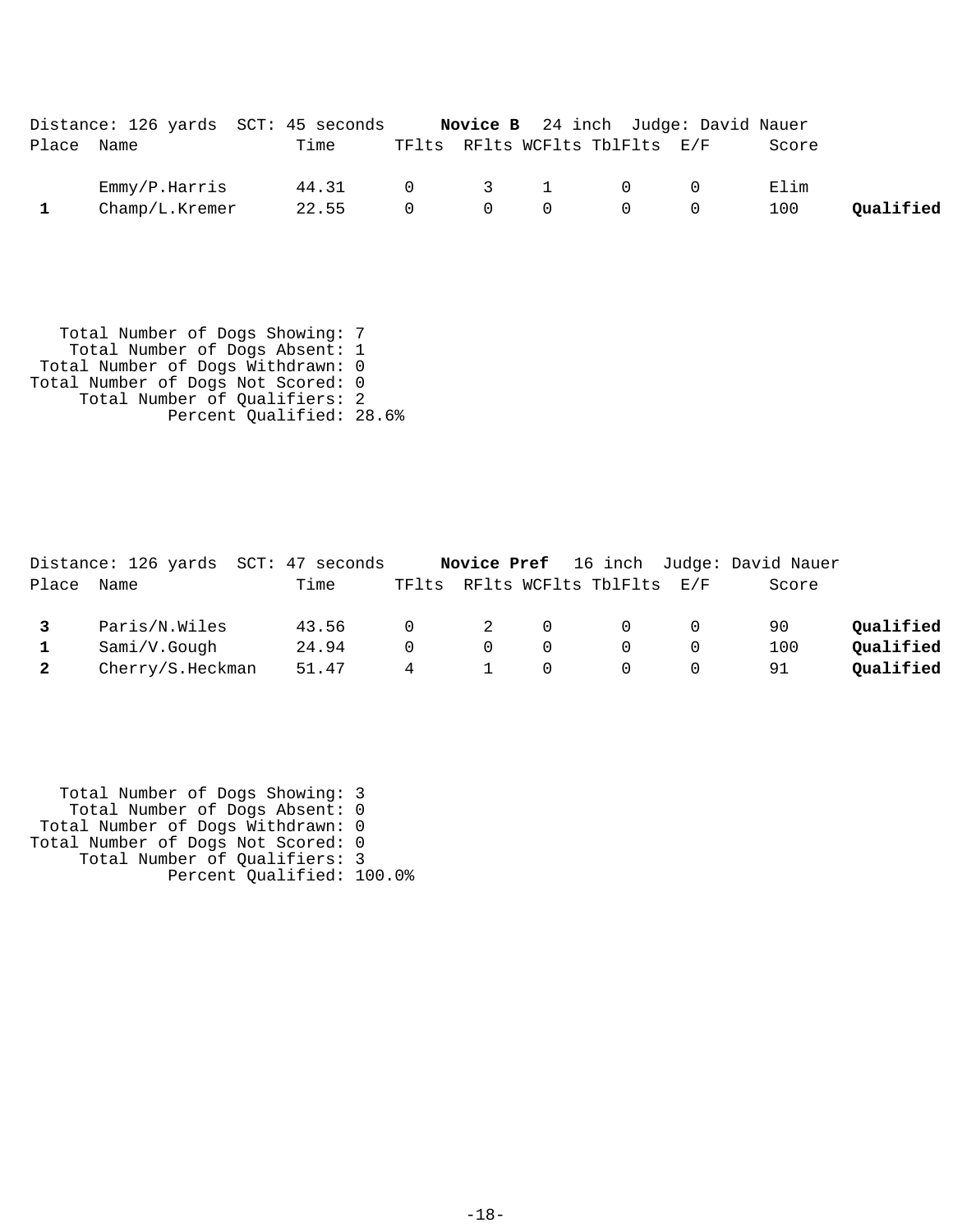## **Saturday, June 18, 2022 Wichita Dog Training Club Novice Standard**

|            | Distance: 146 yards SCT: 73 seconds Novice A 16 inch Judge: David Nauer |      |                |   |                |                                |                |       |           |
|------------|-------------------------------------------------------------------------|------|----------------|---|----------------|--------------------------------|----------------|-------|-----------|
| Place Name |                                                                         | Time |                |   |                | TFlts RFlts WCFlts TblFlts E/F |                | Score |           |
|            | $\n $ Portia/T.Ernst 64.20 0 1 1 0                                      |      |                |   |                |                                | $\overline{0}$ | 90    | Oualified |
| Place Name | Distance: 148 yards SCT: 71 seconds Novice A 20 inch Judge: David Nauer | Time |                |   |                | TFlts RFlts WCFlts TblFlts E/F |                | Score |           |
|            | Zipper/P.Jordan 57.31                                                   |      | $\overline{0}$ | 1 | $\overline{0}$ | $\overline{0}$                 | $\mathbf 0$    | 95    | Oualified |

 Total Number of Dogs Showing: 2 Total Number of Dogs Absent: 0 Total Number of Dogs Withdrawn: 0 Total Number of Dogs Not Scored: 0 Total Number of Qualifiers: 2 Percent Qualified: 100.0%

Distance: 148 yards SCT: 71 seconds **Novice B** 20 inch Judge: David Nauer Place Name Time TFlts RFlts WCFlts TblFlts E/F Score Star/M.Weaver Absent Ice/D.Powers 51.08 0 0 0 0 2 Elim Jitterbug/J.Tan Absent Brandi/R.Phillips Absent Twix/E.Kroetch 69.41 0 2 1 1 4 Elim Nimbus/J.Moeller Absent Spectre/K.Okumura No Time 0 0 0 0 2 Elim

|            | Distance: 148 yards SCT: 71 seconds |         |                                |                                             | Novice B 24 inch Choice Judge: David Nauer |
|------------|-------------------------------------|---------|--------------------------------|---------------------------------------------|--------------------------------------------|
| Place Name |                                     | Time    | TFlts RFlts WCFlts TblFlts E/F |                                             | Score                                      |
|            | Tita'N/N.Lende                      | No Time |                                | $\begin{matrix} 0 & 1 & 0 & 3 \end{matrix}$ | Elim                                       |